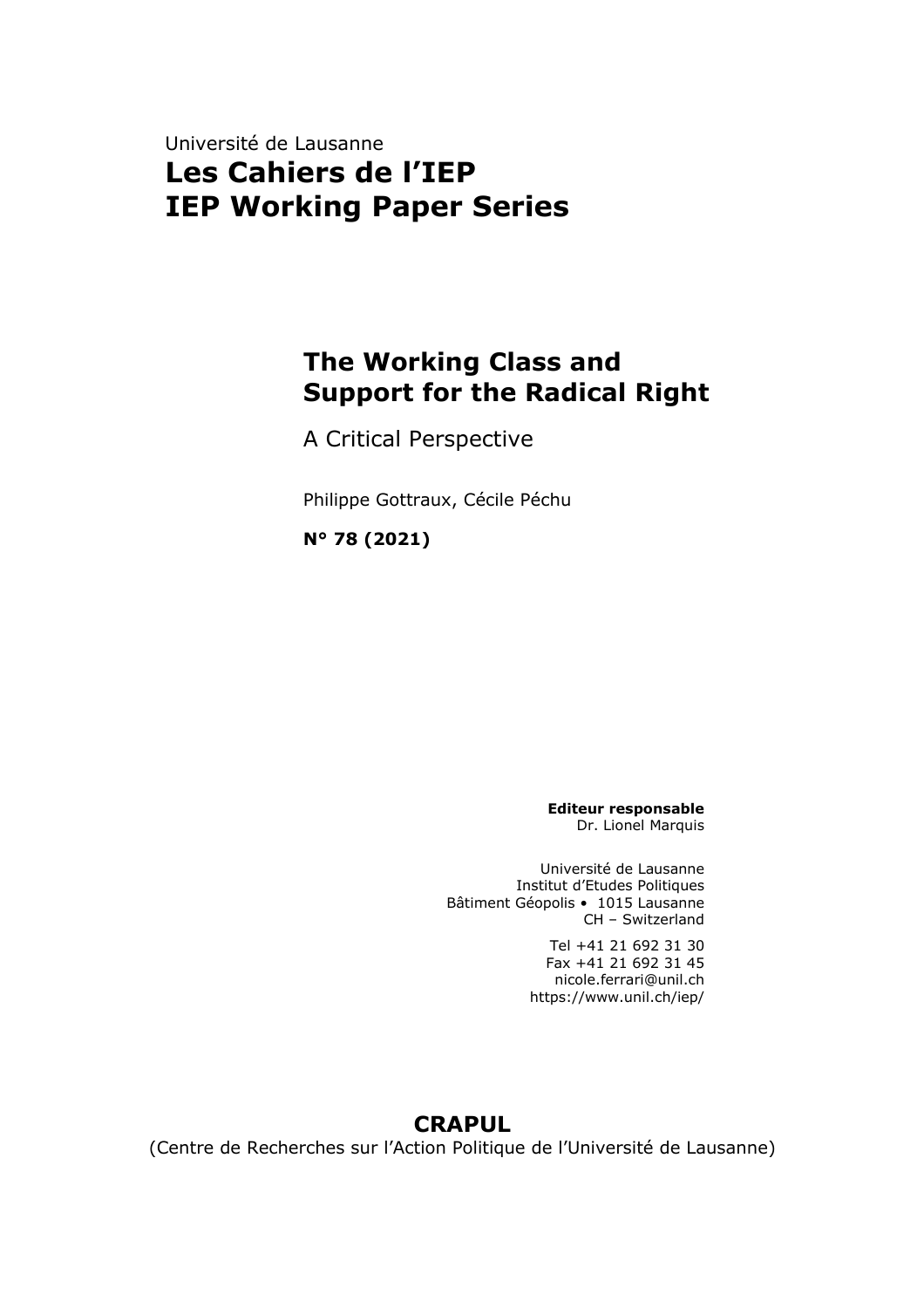La collection **Les Cahiers de l'IEP** vise à diffuser des travaux de chercheuses et chercheurs rattachés à l'Institut d'Etudes Politiques (IEP) de l'Université de Lausanne. Il peut s'agir de textes en prépublication, de communications scientifiques ou d'excellents mémoires d'étudiants. Ces travaux sont publiés sur la base d'une évaluation interne. Les opinions émises n'engagent cependant que la responsabilité de l'auteur•e.

**Les Cahiers de l'IEP** sont accessibles gratuitement sur www.unil.ch/iep (suivre le lien « Publications »).

The **IEP Working Papers Series** is intended to promote the diffusion of work in progress, articles to be published and research findings by researchers of the Institute of Political Studies, University of Lausanne. The papers submitted are refereed by members of the Institute. The opinions expressed are those of the author(s) only.

The **IEP Working Papers** are available free of charge at www.unil.ch/iep (click on « Publications »).

© Philippe Gottraux, Cécile Péchu

Layout : Nicole Ferrari

Couverture : Unicom, Université de Lausanne

Pour citer ce dossier / To quote this issue :

Gottraux Phillipe & Péchu Cécile (2021). " The Working Class and Support for the Radical Right: A Critical Perspective ", *Les Cahiers de l'IEP* n°78.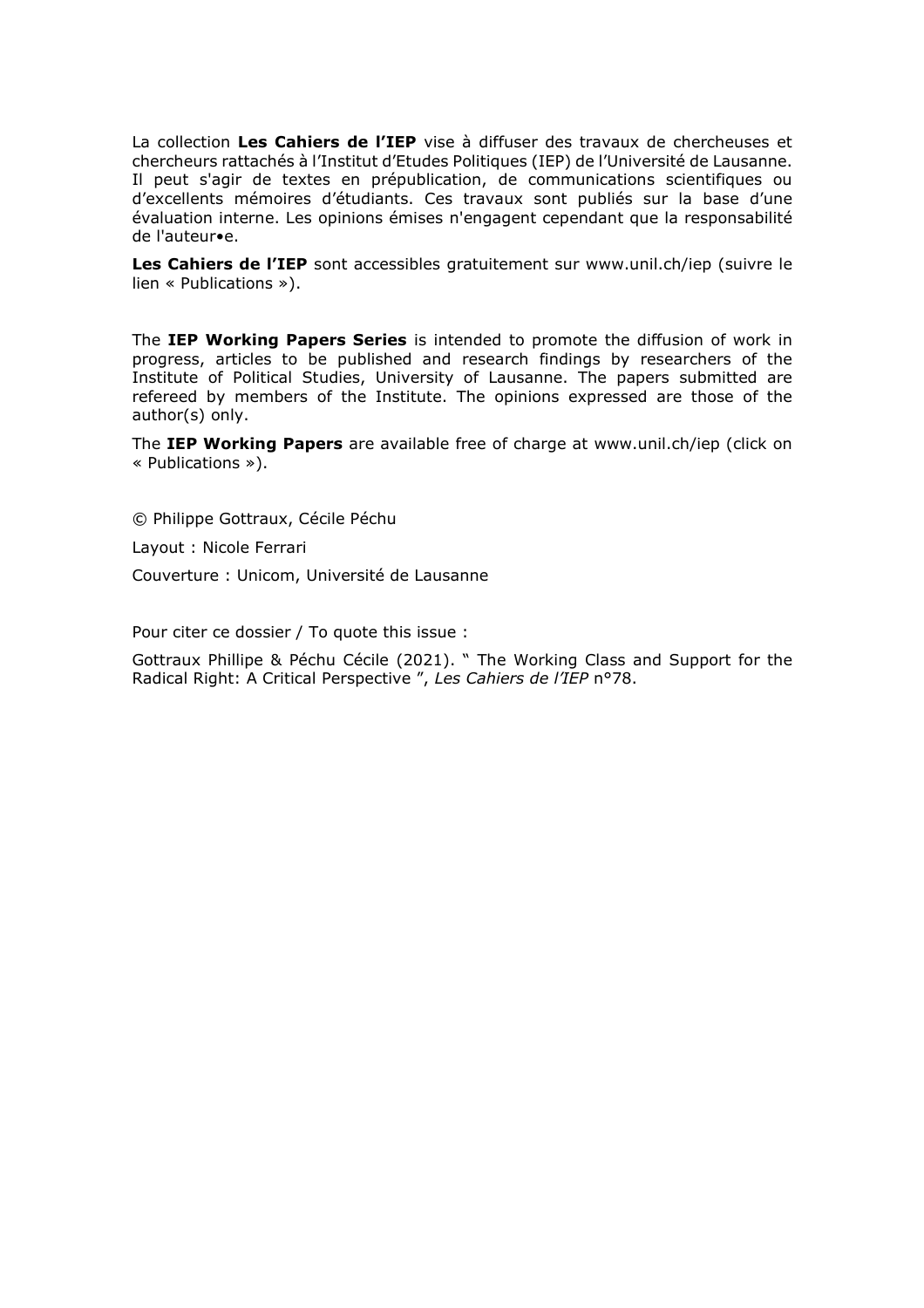# **The Working Class and Support for the Radical Right: A Critical Perspective**

Philippe Gottraux & Cécile Péchu<sup>1</sup> Institut d'Études Politiques, Université de Lausanne

### **Résumé**

La littérature attribue habituellement à la classe ouvrière un rôle central, si ce n'est exclusif, dans la progression de la droite radicale ces dernières années en Europe. Cet article discute du lien entre la classe ouvrière et la droite radicale en s'appuyant sur le cas de l'Union démocratique du centre (UDC), et plus particulièrement sur son soutien électoral et militant. En utilisant des données d'enquêtes post-électorales et des entretiens approfondis avec des militants, il développe deux arguments critiques. Le premier est que le soutien à la droite radicale est interclassiste et basé sur différents types de logiques sociales et politiques. Le second argument est qu'une proportion significative de la classe ouvrière ne soutient pas l'UDC. Par conséquent, la position de classe n'est pas le seul déterminant du soutien à la droite radicale. L'article soutient qu'il est nécessaire de prendre en compte une pluralité de facteurs susceptibles de peser sur le comportement politique. Ces facteurs peuvent être endogènes (par exemple, la socialisation politique et les trajectoires sociales des acteurs) ou exogènes (tels que les réseaux de sociabilité mobilisateurs, l'offre politique et le contexte). Les études sur la droite radicale gagneraient à intégrer ces différents déterminants du comportement politique. Cela nécessite de dépasser les explications monocausales du soutien à la droite radicale, et permet de relativiser les explications du soutien à l'UDC en termes de frustration et de privation économique souvent présentes dans les travaux de recherche.

Mots-clefs : droite radicale ; classe ouvrière ; comportement politique ; Suisse

#### **Abstract**

Scholarship in political science usually attributes a pivotal, or even exclusive, role to the working class in the progress of the radical right in Europe in recent years. This paper discusses the link between working class and radical right bearing on the case of the Swiss People's Party (SVP) with a focus on its electorate and activists' support. Using post-electoral survey data and in-depth interviews with activists, it develops two critical arguments. The first is that support for the radical right is interclassist and based on various types of social and political rationales. The second argument is that a significant proportion of the working class does not support the SVP. Consequently class position is not the key determinant of support for the radical right. The paper argues that it is necessary to take into account a plurality of factors liable to bear on political behaviour. These factors can be endogenous (e.g. the political socialization and social trajectories of the actors) or exogenous (such as mobilizing sociability networks, political offer, and context). Studies on the radical right would gain by incorporating these various determinants of political behaviour. This requires going beyond monocausal explanations of support for the radical right, and allows to put into perspective explanations for support of the SVP in terms of frustration and economic deprivation often present in scholarship.

<sup>1</sup> Corresponding author: Maître d'Enseignement et de Recherche, Institut d'Études Politiques, Université de Lausanne, Géopolis, 1015 Lausanne, cecile.pechu@unil.ch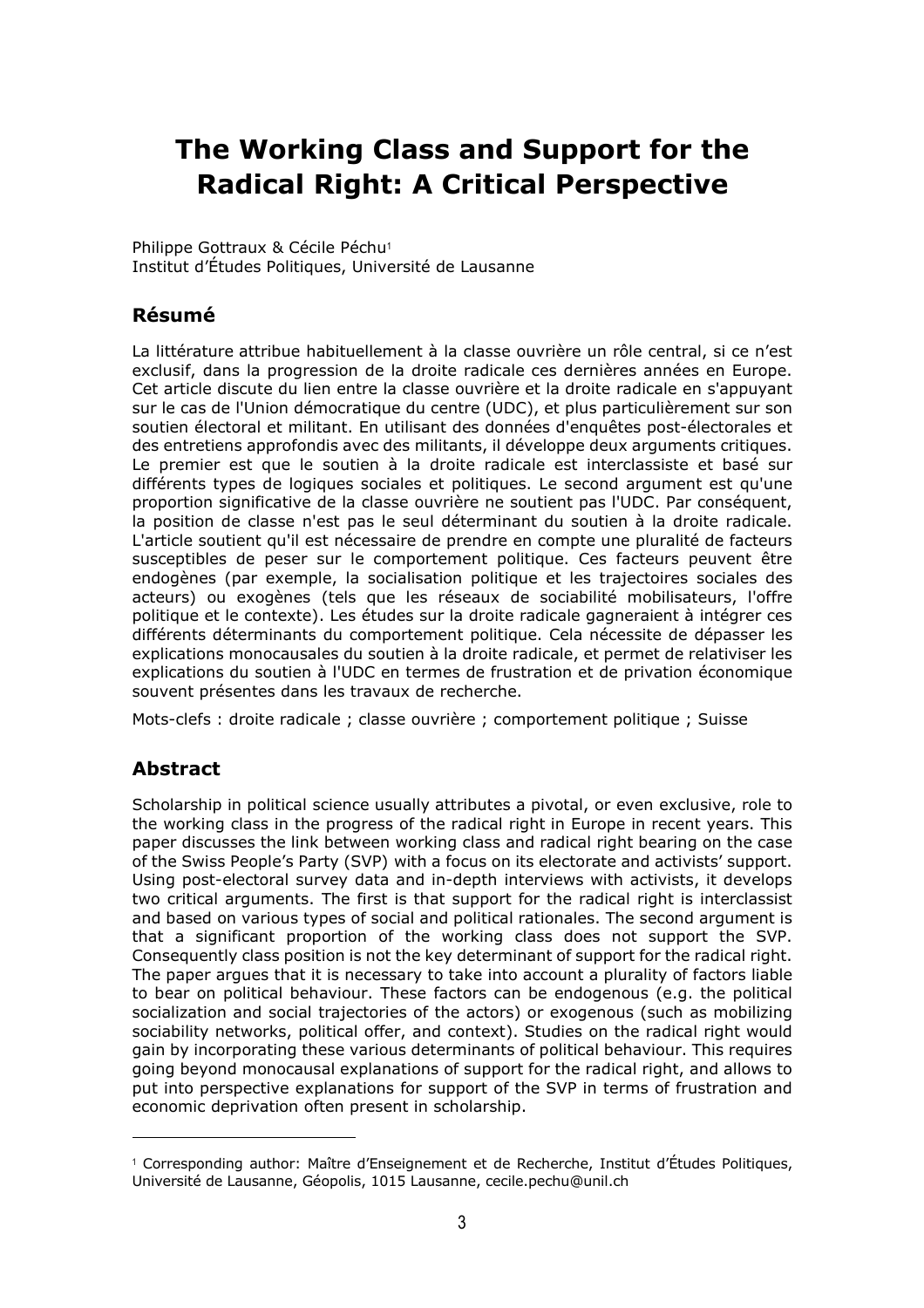Keywords : radical right ; working class ; political behaviour ; Switzerland

#### **Remerciements/Acknowledgements**

This paper is the revised text of a paper presented at the 10th Conference of the European Sociological Association, RN 32 (Political sociology), panel « Populism and the Extreme-Right », in Geneva, the 7-10 september 2011. We thank the panel organizer Dietmar Loch and the participants, and also Nonna Mayer, for their very helpful comments. This paper remains dependent on the context of its realization and revision in the first half of the 2010s.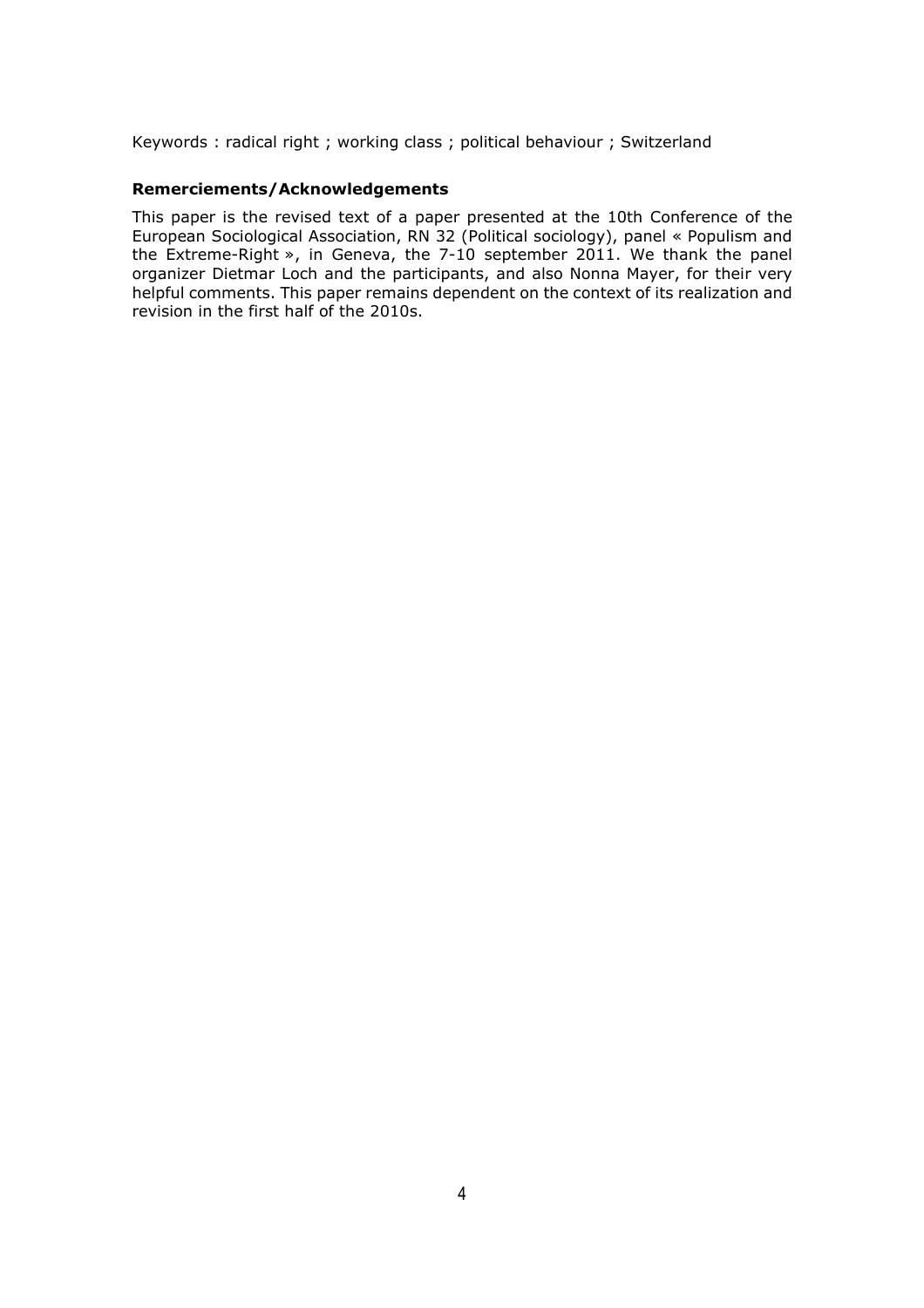# **Table des Matières/Contents**

| SOME SUPPORT COMES FROM THE WORKING CLASS BUT WHAT ABOUT THE OTHERS ?<br>BUT WHICH MEMBERS OF THE WORKING CLASS SUPPORT THE RADICAL RIGHT?  8 |  |
|-----------------------------------------------------------------------------------------------------------------------------------------------|--|
| A MULTIDETERMINANT RELATIONSHIP TO POLITICS  10                                                                                               |  |
| POLITICAL SOCIALIZATION AND SOCIAL TRAJECTORY  10                                                                                             |  |
|                                                                                                                                               |  |
| THE VARIOUS TYPES OF SOCIAL AND POLITICAL RATIONALES BEHIND THE                                                                               |  |
| THE VARIOUS FACTORS OF WORKING CLASS SUPPORT  14                                                                                              |  |
|                                                                                                                                               |  |
| 19                                                                                                                                            |  |
|                                                                                                                                               |  |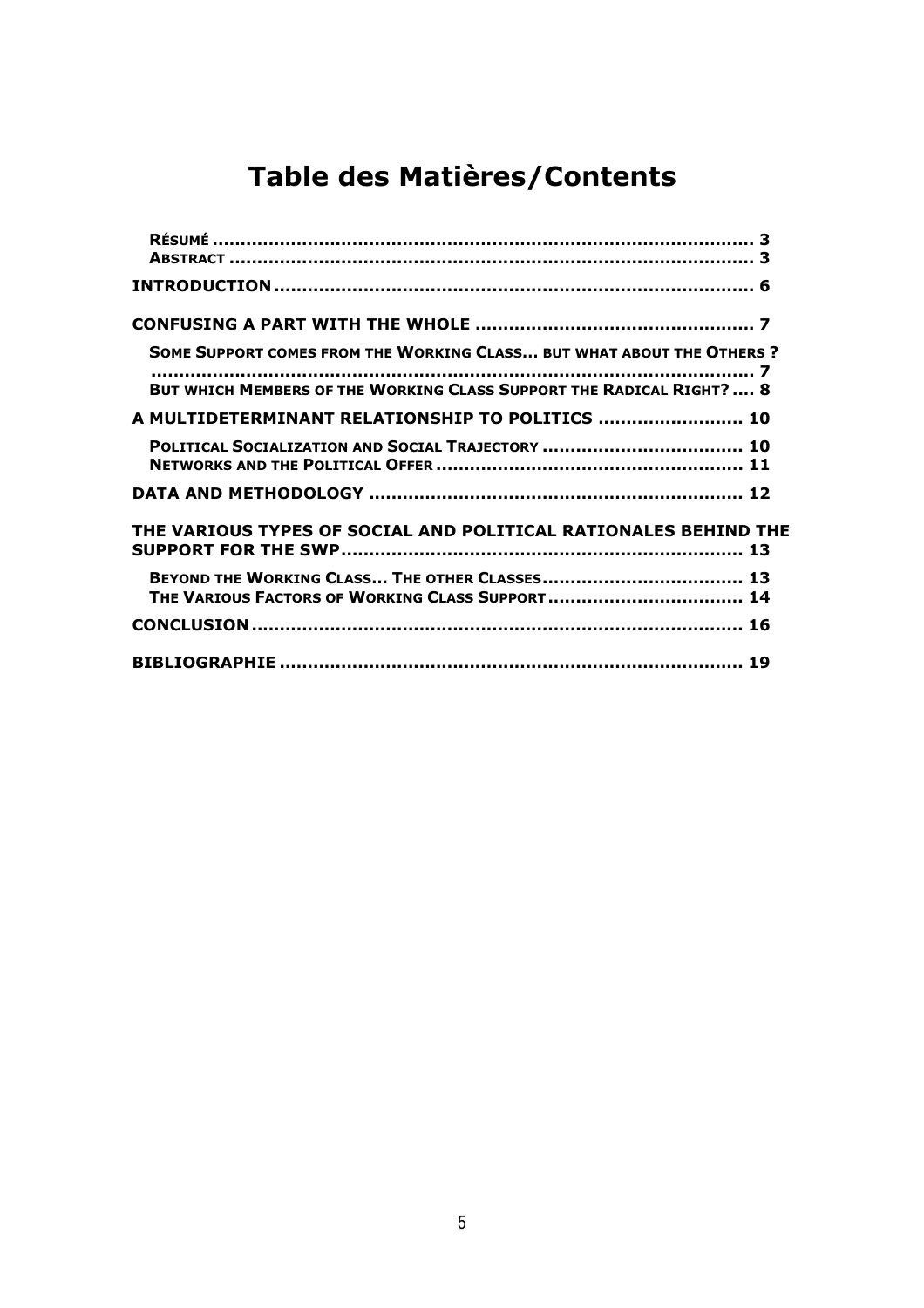# **Introduction**

Scholarship usually attributes to the working class a pivotal, or even exclusive, role in the progress of the radical right in Europe in recent years. This article critiques this point of view. Two arguments guide our remarks: (1) the characterization of support for these parties tends to confuse a part (the working class) with the whole (the entire interclassist electorate); and (2) class position is not the sole determinant of support for the radical right<sup>2</sup>. It is necessary to incorporate supplementary factors too often neglected in the literature into the analysis. These include both endogenous factors (actors' political socialization and social trajectories) and exogenous factors (mobilizing sociability networks, the political offer, and context). We will validate our contentions by focussing on a particular case, the 'neoliberal xenophobic' (Art, 2011, p.19) Swiss People's Party (SVP)<sup>3</sup>, analyzing its electorate and its activists' support.

The recent momentum of the radical right in Europe has given rise to numerous social science analyses (Betz, 1994; Kitschelt and Mc Gann, 1995; Mudde, 2007; Oesch, 2008; Rydgren, 2013, etc.). Kitschelt and Mc Gann (1995) have proposed the concept of a 'winning formula' to explain how these parties attract a composite public, on the basis of a discourse both neo-liberal (the rejection of the welfare state) and authoritarian (anti-immigration, and for law and order). One of the major theses (Minkenberg, 2000, p.182; Rydgren, 2007, p.248) of the literature attributes the success of these parties to the support of 'modernization losers' threatened by ongoing socio-economic transformations (Betz, 1994; Kriesi et al., 2005; Kriesi et al., 2008). Researchers hesitate over the definition of these 'modernization losers', who may be losing economically, subjectively or culturally. In the first case, certain classes, primarily 'workers and small business owners' are objectively losing (Oesch and Rennwald, 2010, p.346). In the second case, the focus is on the subjective feeling of being losers (Kriesi, 1999; Minkenberg, 2000). Finally, in the last case, the losers are conservatives, hostile to the post-materialistic values and tolerance characteristic of cultural liberalism (Bornschier and Kriesi, 2013). These explanations are often combined with a theory of social cleavages (Bartolini and Mair, 1990; Bornschier, 2010).

Despite their differences and reservations, these scholars implicitly agree on two points: (1) a significant proportion of the radical right stems from the working class; and (2) the working class is particularly attracted to the radical right. First, we will discuss these two aspects, based on the specialised literature on the radical right. Then, we will draw upon the literature on political behaviour to list factors explaining the latter. We suggest that these factors are at play, regardless of political orientation, in other words, for the radical right as well. Then, we will present the data and methodology employed, in addition to the specific characteristics of the case under study, the SVP. Next, we will empirically demonstrate the interclassist nature of the SVP's electoral support and, on the basis of a qualitative investigation of activists, the diverse social and political logics underlying various social groups' support for the SVP. Finally, we will identify factors other than social class leading working-class members to support this party.

 $2$  For convenience, we include under this heading all the political forces which the literature characterizes by varying labels: right-wing populism, extreme right, far right, radical right, etc 3 In German, *Schweizerischen* Volkspartei, SVP, and Union démocratique du centre (UDC) in French.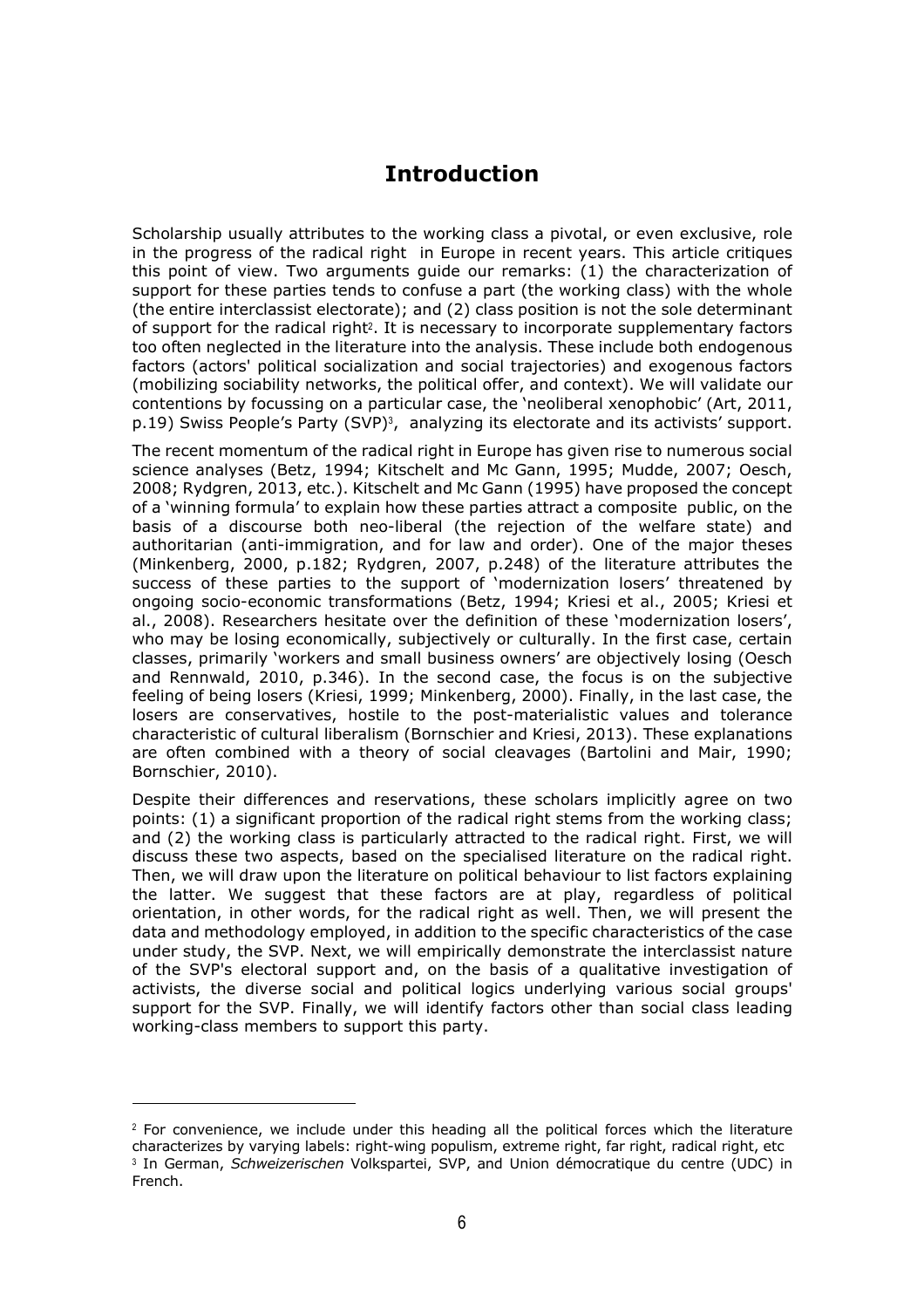## **Confusing a Part with the Whole**

#### **Some Support comes from the Working Class… but what about the Others ?**

The literature suggests that the radical right *principally* draws upon the working class. Thus, the working class constitutes the *core* of its electorate; it represents the bulk of its electoral *basis;* and, to refer to a particular empirical case, typical voters for the British National Party are 'angry white men' from a relatively uneducated working class (Ford and Goodwin, 2010). Depending on the country, studies observe that either: (1) working class voters constitute the *majority* in these parties' electoral basis; or (2) they are *overrepresented* relative to their weight in the total electorate; or (3) these parties are expanding primarily amongst these social categories. In the latter case, Gougou and Mayer (2013, p.156) affirm: 'Yesterday, the working class was the core clientele of the left. Today, all over Europe, it is increasingly giving support to the radical right.'

This varied reasoning neglects the support coming from other social categories. Nonetheless, the social composition of this vote shows the existence of support from other social classes. In a comparative study of four countries, support not coming from the working class (production and service workers, and clerks) varies from a minimum of 32 per cent in Denmark to 56 per cent in Switzerland (Oesch, 2013). Now, the support of other categories has been insufficiently analyzed. Focussing primarily, if not exclusively, on the working class is, thus, equivalent to taking the part for the whole.

If we look more closely, what does the literature teach us about this diversity? It sometimes indicates that another category, that of small business owners, supports these parties. Along with the working class, they share the situation of 'losers' in the process of modernization (McGann and Kitschelt, 2005, p.149; Oesch, 2013; Oesch and Rennwald, 2010). For his part, Kriesi interpreted the concept of a 'winning formula' (Kitschelt and McGann, 1995), initially stemming from an analysis of the political offer, to evoke the socially different supporters of these parties : 'not only the losers, but also part of the winners of the removal of national boundaries' (Kriesi, 2003, p.202). In the following analyses, he no longer speaks of 'winners.' A comparative study (Flecker, 2007) of eight European countries concludes that support is diversified, encompassing 'winners' and 'losers,' blue-collar workers and managers. The reasons for this attraction are described as varied: fear of loss of status, welfare chauvinism, and the shared 'ideology of success', found amongst those ascending the social ladder, 'legitimating inequality and domination of some groups over others and leading to chauvinism and authoritarianism.' (Flecker, 2007, p.240)

Nonna Mayer's work on the vote for the Front National in France confirms the importance of the working class (workers and employees) in its bank of voters, and stresses their recently expanding weight (Gougou and Mayer, 2013). However, Mayer (2012) also reminds us of the existence, since the electoral advance of this party in 1984, of support provided by 'all categories of the population, varying depending on the specific election considered'. These variations in electoral composition are partially related to the political configuration and the political offer (Mayer, 2005; 2007).

Support for the radical right comes not only from electors but also from activists, who are more committed than those who merely vote. More rarely does the literature on activists in these parties underscore their heterogeneity. Usually it is more interested in ideological diversity or the political trajectory rather than social class. A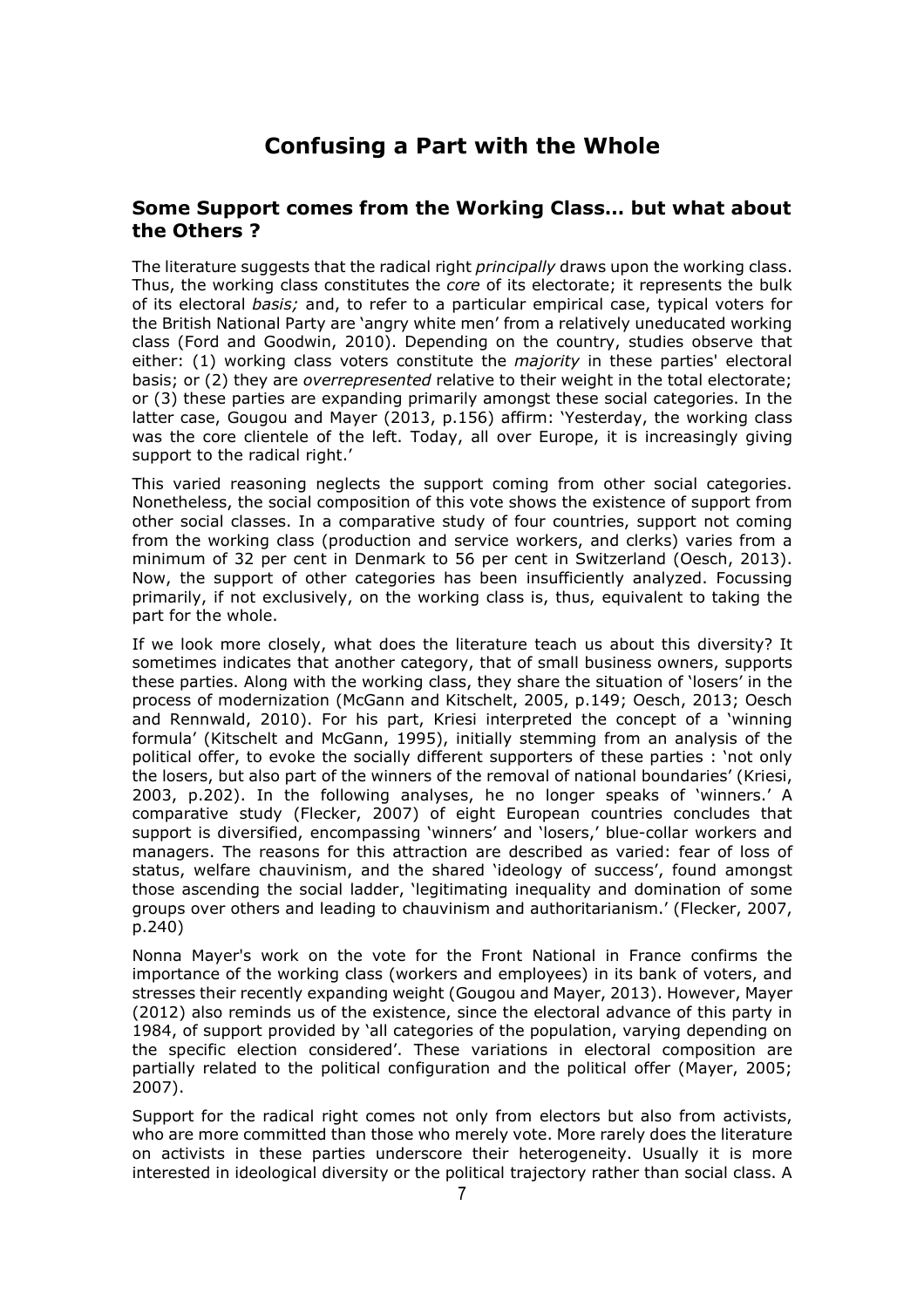comparative study of five European countries (Klandermans and Mayer, 2006; Linden and Klandermans, 2007) distinguishes activists according to their political past (revolutionaries, wanderers, converts, and compliants) and their motivation to become involved (instrumentality, identity, or ideology). Field research on the British National Party referred to the diversity of activists' 'political background' (old guard, wanderers, and new recruits), but concludes with a 'social profile' of 'grassroots members' similar to that of voters coming from the working class (Goodwin, 2011, p.137)<sup>4</sup>, without mention of recruitment in other social categories. Another comparative study reveals the variety in the recruitment of activists 'on the basis of their ideological motivations, their socioeconomic status, and their political experience' (Art, 2011, p.40), but without providing detailed results on these socioeconomic differences. Finally, the existing literature on activists has been little interested in supporters' social characteristics, and is even less so in their potential class diversity.

#### **But which Members of the Working Class Support the Radical Right?**

Thus, studies have devoted little attention to support for the radical right from actors not belonging to the working class. On the other hand, they state that the working class is *first attracted* by the radical right. A recent overview bringing together recognised scholars in the field highlighted this research question: 'Why is it that the working class tends to be especially attracted by the radical right parties?' (Rydgren, 2013, p.1). Now, this type of reasoning does not take abstention into account (Gottraux, and Péchu 2011 and 2012). This is unequally distributed and hits these social categories the hardest (Verba, and Nie, 1972; Verba, Scholzman and Brady, 1995). However, recently, Bornschier and Kriesi (2013) mentioned abstention. For them, it was not a matter of putting working class support for the radical right into perspective (Bornschier and Kriesi, 2013, p.26), but rather of tracking the subcategories most attracted by it. Now, abstention amongst the working class is often greater than the votes accorded to the radical right. If we incorporate abstention into the analysis and if we consider the entire potential electorate,<sup>5</sup> we observe that it is only a minority of the working class who vote for the radical right. The majority do not do so. Most vote for other parties or seek refuge in abstention. Thus, in France, during the presidential election of 2002, 18 per cent of registered workers voted for the Radical right, while 31 per cent abstained (Mayer, 2005). Then, what are the characteristics of members of the working class who vote for the radical right, rather than abstain or vote for another party? The literature provides four contrasting answers to this question.

First, studies inspired by the *objective* version of the 'globalization losers' thesis' are little interested in subdivisions within the working class. Yet they stress the link between being left out of social modernization and experiencing less security, on one hand and, on the other, discontent leading to a vote for the radical right (for Switzerland: Kriesi *et al.,* 2005; Oesch and Rennwald, 2010). This approach seems to depict the most impoverished working class individuals as voters for the radical right. Betz (1994; 1998) states this explicitly: it is the unemployed and the unskilled

<sup>4</sup> See also Ford and Goodwin (2010).

<sup>&</sup>lt;sup>5</sup> This potential electoral body corresponds to those registered when registration on the electoral lists is automatic. In countries such as France or the United States where this is not the case, this electoral body corresponds to the voting age population. In France, research shows that the working class is less likely to be registered than other social categories (Braconnier and Dormagen, 2007).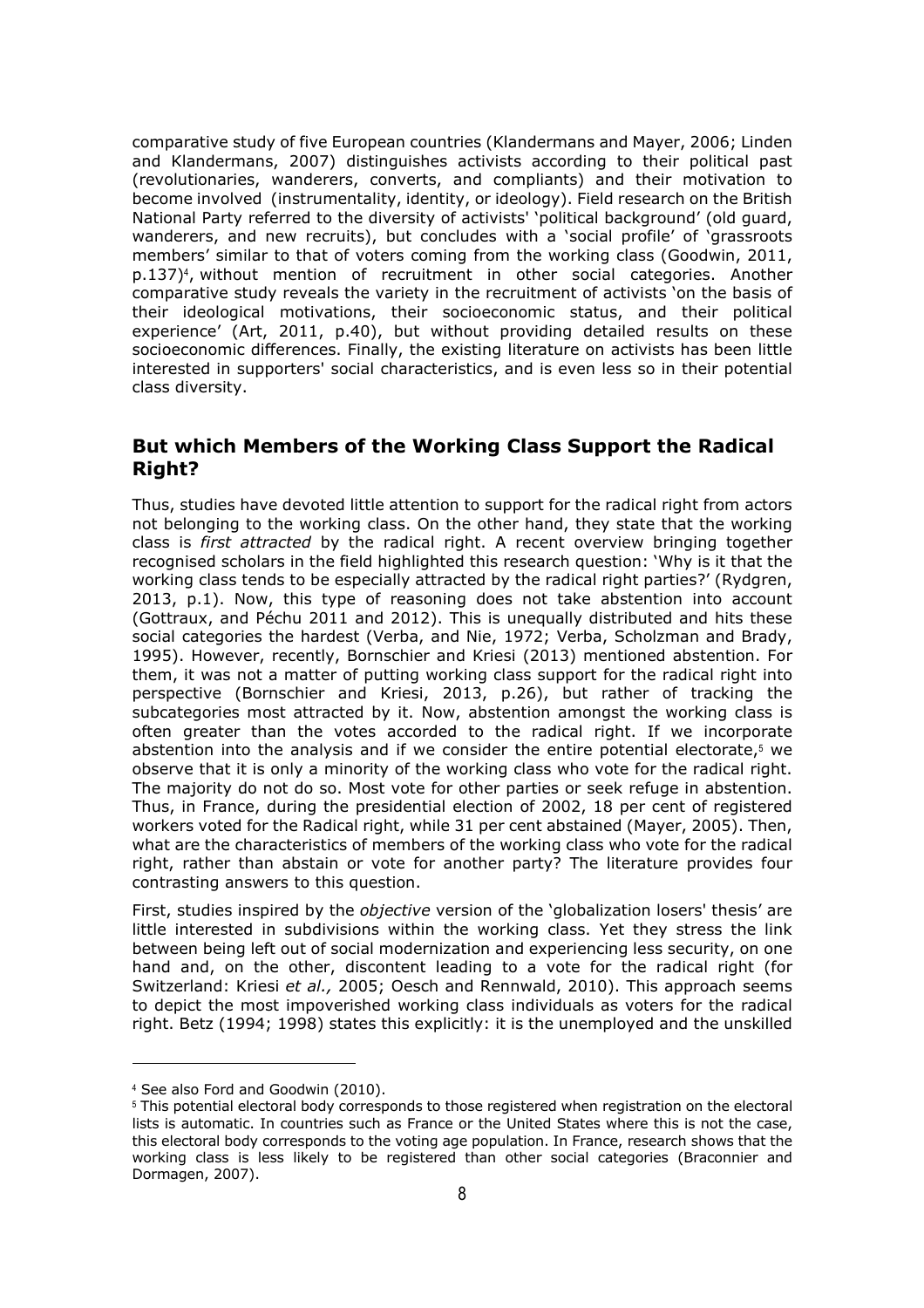workers, at the bottom of the social hierarchy and, therefore, the most destabilised by globalization, who join the radical right.

In the *subjective* version of the globalization loser's thesis, it is not, or not only, the most deprived amongst the working class who vote for the radical right, but, above all, 'those who have a little' and who fear losing it (Minkenberg, 2000). Research has shown that it is members of the working class with an average level of education, and not those with a low level of education, who support the radical right (Evans, 2005; Arzheimer and Carter, 2006; Girard, 2013), the least educated and the most unskilled tending to take refuge in abstention (Bornschier and Kriesi, 2013). Other scholars no longer stress only the economic loss, but also highlight the fear of loss of status, which is present in those who are 'fragile' and seek to distinguish themselves from the lowest in society (Collovald and Schwartz, 2006; Cartier *et al.,* 2008). Without making reference to this, this literature comes close to the already old explanation for support of the radical right in terms of status politics (Lipset,1963; Brandmeyer and Denisoff, 1969).

A third line of reasoning stresses the role of specific *values* to explain the vote for the radical right. In this cultural version of globalization losers' thesis, support for the radical right is found amongst members of the working class sharing certain cultural world views hostile to the post-materialistic values spread by globalization (Bornschier and Kriesi, 2013). Yet this work does not look to the origin of these values in individuals' socialization, which are presented as independent explanatory variables. A French ethnographic study reveals that it is the sections of the working class who value economic capital (rather than cultural capital) who are most likely to vote for the radical right. This appreciation of economic capital stems from their family socialization and from their personal employment trajectory (Girard, 2013).

Finally, some research refutes the theoreticians of mass society who explain the appeal of the radical right by the isolation of individuals (Kornhauser, 1959). On the contrary, it is integration into cohesive local contexts which encourages identification with the radical right (Fitzgerald and Lawrence, 2011). Similarly, integration into communities that remain strong can have the same effect (Hamilton, 1982; Rydgren, 2007). Yet some affinities protect the individual against voting for the radical right; these include networks favouring the left, such as, for example, those of unions (Bornschier and Kriesi, 2013<sup>6</sup>). Gougou and Mayer (2013) also show that younger working class generations affected by the economic crisis, the loss of leftist political points of reference and the alienation from trade-unions are more likely to support the radical right than earlier generations.

Thus, the support for the radical right does not stem exclusively from the working class, and when it does arise from the working class, this is not by chance. Class belonging is not the sole explanation for support for the radical right. Despite their points of disagreement, studies reveal a single explanatory factor, sometimes the objective socio-professional position, sometimes the subjective feeling of being a loser, sometimes an orientation of values, and sometimes belonging to certain networks. Each of these explanations highlights an interesting factor, yet, as Flecker (2007, p.239) suggests, 'there is no such thing as *the* reason for the rise of rightwing populism and extremism'. Beyond the literature on the radical right, consultation of research on political behaviour is essential to clarify all the factors explaining the latter. Therefore, we propose to theoretically and methodologically standardise the approach to the radical right (Roussel, 2003), and to decompartmentalise the analysis of voting behaviour and activism.

<sup>&</sup>lt;sup>6</sup> They talk about skilled workers but not about routine operatives.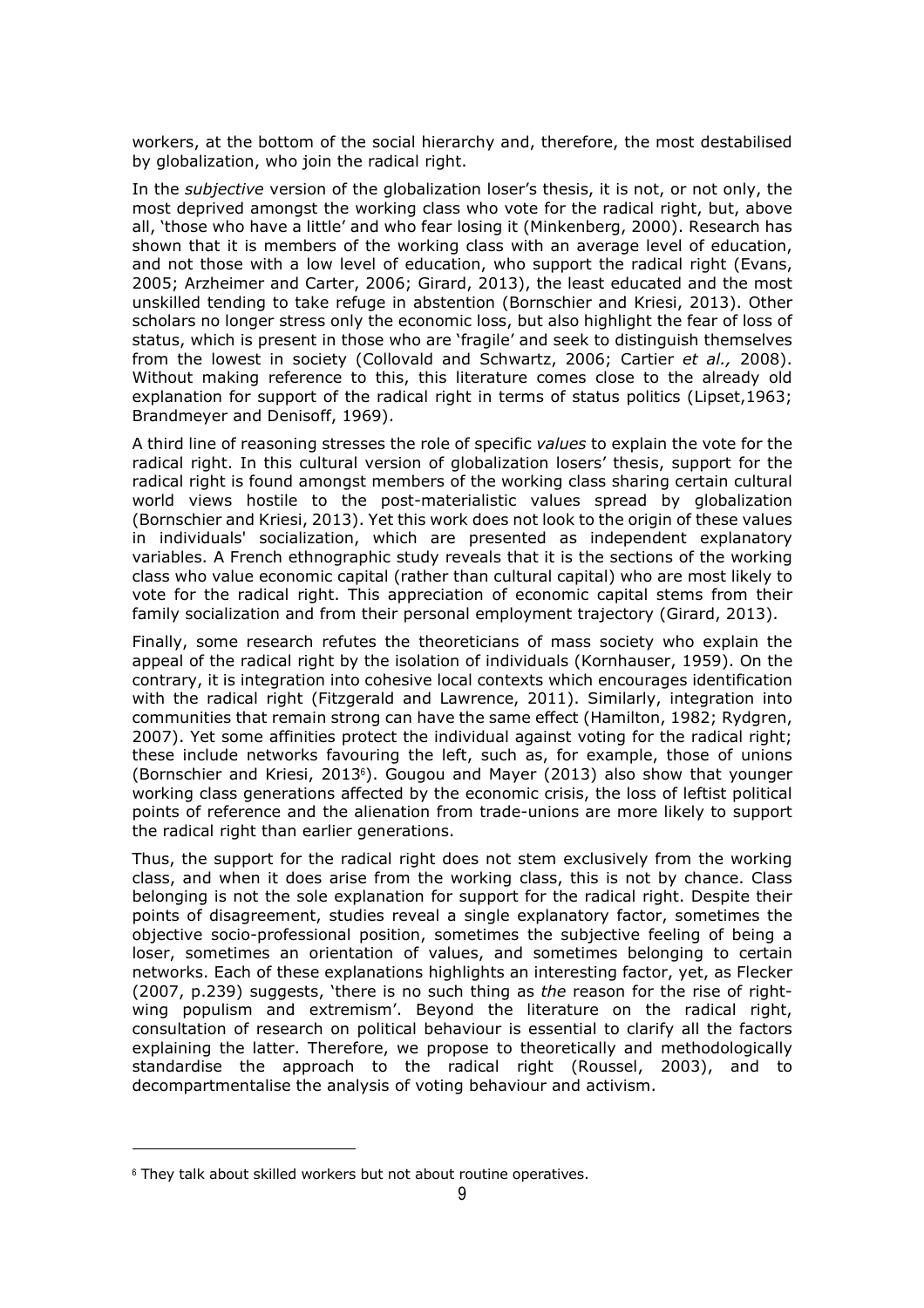## **A Multideterminant Relationship to Politics**

Voting and activist involvement are, indeed, two forms of political participation (Teorell *et al.,* 2006; Dalton, 2014). In this way, the various principal categories of determinants explaining the support of voters or activists are basically the same. The recent literature on political behaviour is inclined towards this decompartmentalization. It reveals the existence of two broad categories of determinants which explain political participation and orientation, whether voting or 'high intensity forms of participation' (Whiteley and Seyd, 2002). On one hand, these are endogenous determinants stemming from individual characteristics (demand side) and, on the other, exogenous determinants (offer side).<sup>7</sup> With this in mind, we will distinguish, on one side, political socialization and the social trajectory and, on the other, social networks and the political offer. These two sets of determinants interact. For example, networks and the political offer also have socializing effects. Of course, when it is a matter of understanding activist commitment, additional factors of the cost of the latter and selective incentives to participate (Olson, 1965; Whiteley and Seyd, 2002, pp.52-53; Gaxie, 2005<sup>8</sup>) must also be taken into account. Due to its cost, activism often involves people who are higher in the social hierarchy than those who merely vote (Marien and Quintelier, 2011). As a general rule, the literature on the radical right does not fully incorporate these multiple determining factors, which are, nonetheless, present in the general literature on political behavior (Flecker, 2007 is an exception).

#### **Political Socialization and Social Trajectory**

Individuals are socialised throughout their lives; that is, they acquire 'dispositions to act, feel, evaluate, think, appreciate in such and such a way' (Lahire, 2011,  $p.50$ )<sup>9</sup>. These dispositions are both general dispositions and specifically political dispositions, articulated amongst themselves: general propensities may have political effects. For example, the general disposition to value order, intervening in various types of activities, may also translate politically into a partisan choice. The importance of political socialization is recognised in the study of political behaviour (e.g. Jennings, 2007) which particularly underscores the role of family transmission (Muxel, 2001; Jaspers *et al.,* 2008; Jennings *et al.,* 2009; Abendschön, 2013). Yet curiously, the literature on the radical right is too often uninterested in effects of socialization on orientation with respect to this political trend. However, based on quantitative data from the 'Swiss Household Panel', one study shows that having parents favourable to the radical right and/or hostile to immigration encourages a vote for the SVP (Coffé and Voorspotel, 2010). And qualitative studies of activists reveal the importance of family traditions (Laffont, 2001; Klandermans and Mayer, 2006).

Political orientations are also acquired via secondary socialization (Berger and Luckmann, 1966; Sigel, 1989), whether in the work environment, in other significant groups to which an actor belongs (religious or associational groups, etc.) or during key life experiences. For example, the experience of decolonization and the return to one's home country, as well as membership in associations of returnees, inculcate dispositions favouring a vote for the radical right (Veugelers, 2005; 2012).

<sup>7</sup> We find the joint consideration of offer and demand in Verba *et al.* (1995), when they explain nonparticipation by the fact that individuals "can't, don't want to or were not asked".

<sup>&</sup>lt;sup>8</sup> In French, we refer to 'rétributions militantes,' which may be material or symbolic.

<sup>&</sup>lt;sup>9</sup> See also Bourdieu (1984).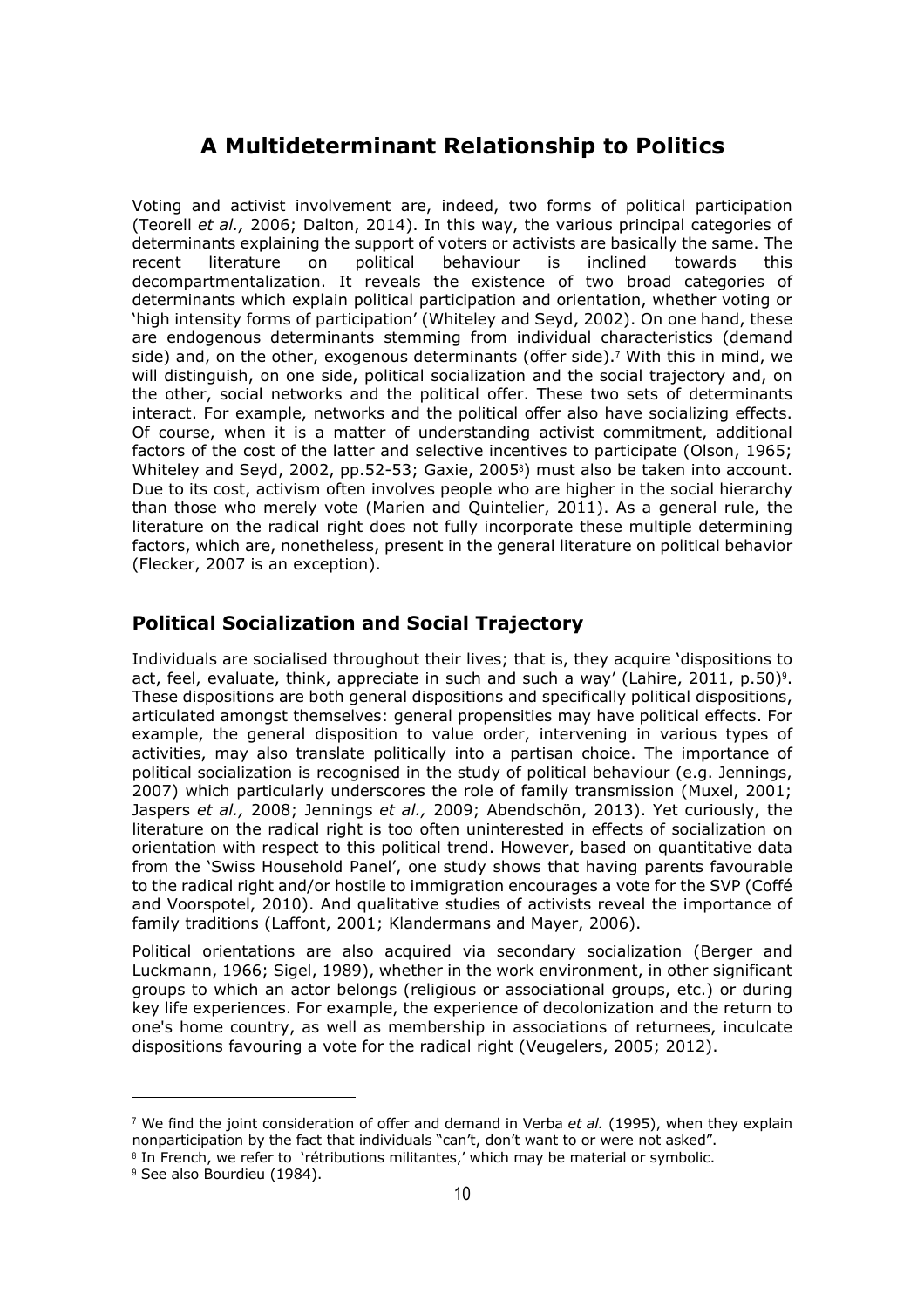The *social slope* of electors or activists (reproductive, ascending, or descending), measured relative to the position of parents (intergenerational mobility) or that of actors during their lifetimes (intragenerational mobility), also matters. This slope changes the relationship of the actor to the world and, under certain conditions, may produce specific political outcomes (Bourdieu, 1984). In equivalent social positions, an heir, a parvenu or someone who has moved down the social ladder do not tend to share the same value systems because they are not exposed to the same environments throughout their lives.

#### **Networks and the Political Offer**

Membership in social networks has effects on participation and voting direction, as well as party membership. A classic work on electoral choice showed that group affiliation was likely to affect the vote and mentioned the influence of the most politicised members of these groups (Lazarsfeld *et al.,* 1944). In the wake of this tradition, Miller (1977) refers to the weight of the 'local social environment ' on votes. Huckfeldt's early research pursued this line of inquiry, proposing a 'contextual' approach to electoral choices (Huckfeldt, 1986; Huckfeldt and Sprague, 1995), as has, more recently, the collective work edited by Zuckerman (2005)<sup>10</sup>. Despite their differences, these works show that individuals' characteristics (social and political) alone do not explain their political behaviour. The latter also depends on the groups in which they participate, in addition to mobilizing processes at this level. For its part, the study of social movements has also signalled the effect of networks on the propensity to become involved, in parallel with that of activists' social attributes (Guigni and Passy, 2001; Diani and Mac Adam, 2003; Krinsky and Crossley, 2014). Networks take root in informal primary groups (family and friends, neighbourhoods, and work groups), or constitute more formal structures, such as associational groups (Sawicki, 1997).

To summarise, future electors or activists primarily encounter the party through *immediate* interactions. The propensity to vote for a party or to become an activist often evolves through specific intermediary factors: solicitation to vote or to appear on an electoral list, proactive recruitment practices or meeting with a member or an acquaintance who is already involved, and so on (Rosenstone and Hansen, 1993; Verba et al., 1995; Scarrow, 1996; Whiteley and Seyd, 2002).

Beyond networks, another exogenous element influences individuals' political orientation. This is the partisan offer which depends on the state of the political world: the structure of the political field, the strategies of the parties to position themselves in that environment, and the salience of certain issues in the public space (Petrocik, 1996; Van der Brug, 2004). Thus, the political offer acts upon political behaviour. In order to grasp the specificity of the party offer and its meaning to the actor, it is necessary to consider the competing discourses, electoral power relations and the specific positioning of the party in the political field. All of these elements together determine the party's public image. This image will increase a party's desirability and the possibility of voting for or becoming active within a particular party, as compared to other possibilities.<sup>11</sup> For example, a party's electoral success will increase its symbolic value; for voters or activists, it is valuable to be associated with a winning organization.

<sup>10</sup> See also Braconnier (2010).

<sup>11</sup> For similar reasoning on social movements, see Fillieule (2010).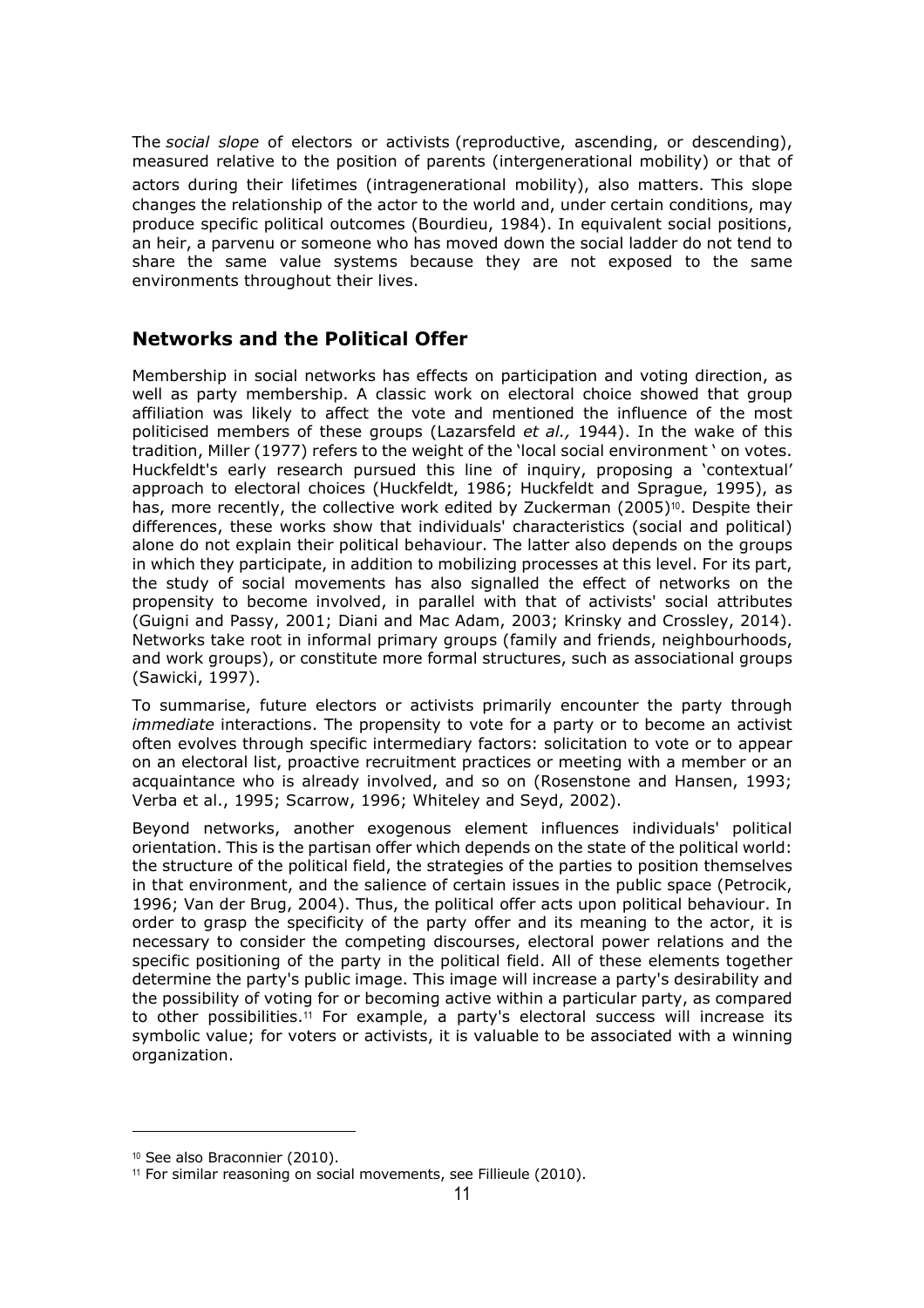# **Data and Methodology**

Our data relate to the electoral support and activist base of the Swiss People's Party (SVP), a particular case amongst parties of the radical right. The SVP does not have an anti-democratic or fascist past, but has its historic roots in the conservative right. Since the 90s, it has experienced a dramatic shift to the right (with nationalist rhetoric against foreigners and hostility to European integration), along with a significant rise in national election support, from 9.9 per cent in the lower house in 1975 to 26.6 per cent in 2011, with a peak of 28.9 per cent in 2007. Furthermore, for decades it has participated in the Swiss coalition government of consensus, which makes its supporters less stigmatised, and allows it to play both the integration and the protest cards in the political system (Mazzoleni *et al.,* 2007; Mazzoleni, 2008; Skenderovic, 2009, pp.123-172).<sup>12</sup> Finally, the Swiss economic context in which the SVP operates is quite favourable compared to other countries in the world, with a relatively low rate of unemployment (less than 4 per cent since 2000).

Our study is based on a secondary analysis of a 2011 national election survey.<sup>13</sup> Our own data stem from an in-depth qualitative study of interviews with 40 activists from cantons of Geneva and Zurich, two distinct linguistic and cultural regions with different political contexts. Additional data (documents, and direct observation of sessions) were also used. We employed snow-ball sampling with a diversification strategy: activists differed in terms of gender, age, profession and activist history; investment in the party ranged from being card-carrying members to holding elective office. The study's objective was twofold: to grasp the various determinants of support for the SVP and to identify types of activists (Gottraux and Péchu 2009; 2011).

In our qualitative section, our approach differs from that of most research on the radical right, which is survey-based. To date, the latter has failed to provide sufficient empirical elements to cover the multiple factors affecting this political trend. Furthermore, their data analysis proceeds factor by factor, rather than considering their interaction. In contrast, qualitative interviews allow us to account for (1) the multiple variables which differ according to the actor and which impact their relation to politics; (2) the objective determinants (endogenous and exogenous) of behaviour, as well as the subjective manner in which activists perceive their lives; (3) the processual construction of the relation to politics, through successive and simultaneous socializations; and (4) the manner in which the individual deals with the political offer and re-appropriates the party's platform. That a qualitative approach is effective should not mean that quantitative methods are not also important in analyzing this type of support: what is crucial is not the specific methodology employed but rather the inclusion of the diverse variables highlighted above.

 $12$  This political radicalization has led social scientists, despite their differences in characterization, to locate the SVP in the family of 'the right of the right-wing' parties, here referred to as the radical right.

<sup>&</sup>lt;sup>13</sup> The Swiss Election Study (Selects) is a post-electoral survey, under the supervision of Swiss political science departments (see Lutz, 2012). More information on the survey can be found here:https://www.swissubase.ch/en/catalogue/studies/10890/14986/overview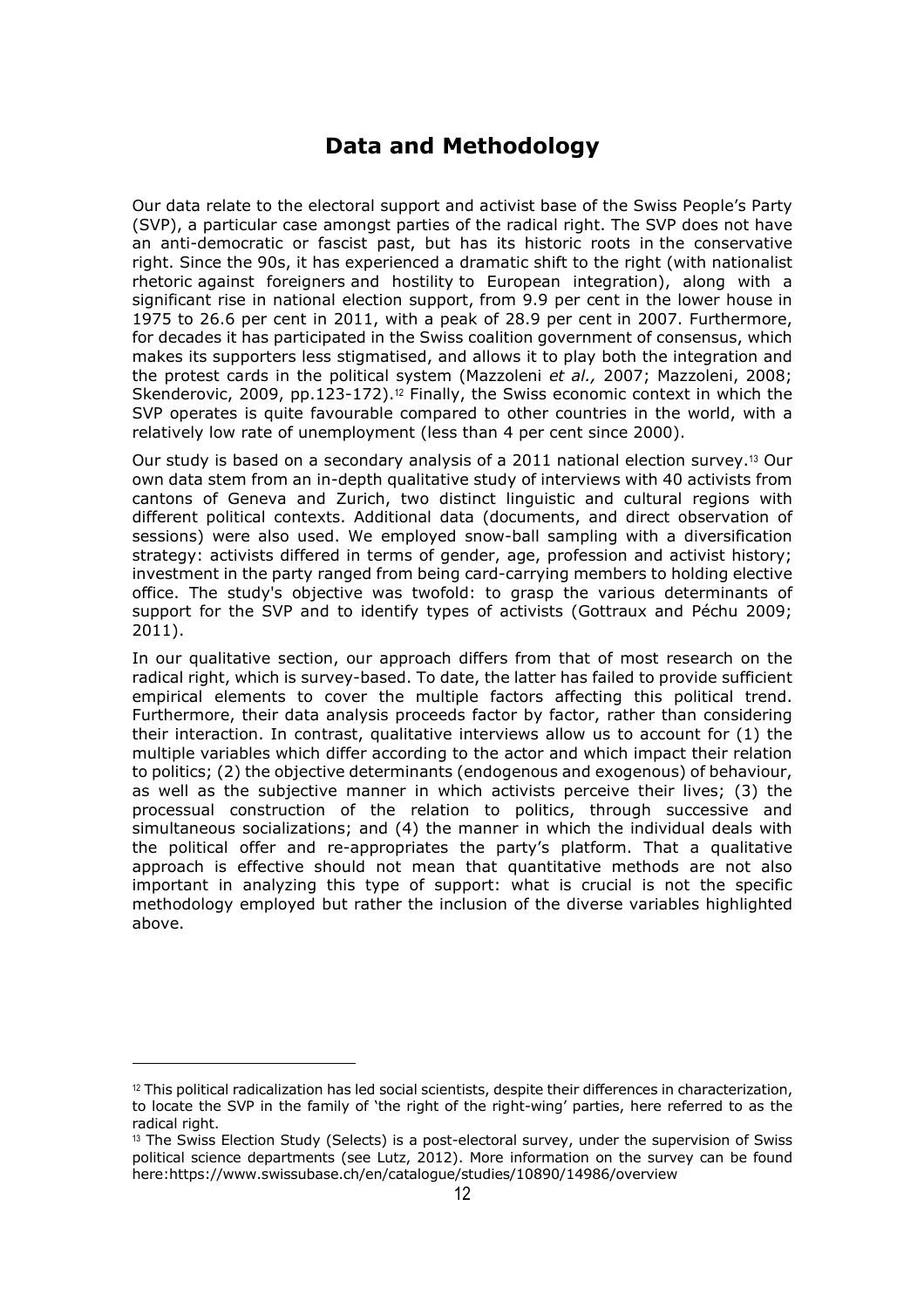## **The Various Types of Social and Political Rationales behind the Support for the SWP**

#### **Beyond the Working Class… The other Classes**

The quantitative data reveal the existence of interclassist support for the SVP. Beyond the data of the European Social Survey, previously cited (Oesch, 2013), the interclassism of the SVP vote is still more obvious in working with the data from the SELECTS 2011 election survey.<sup>14</sup> If we consider the social composition of the vote for the SVP in 2011, the working class (production and service workers, and clerks) represents 39.4 per cent of its voter base.<sup>15</sup> Thus, 60.6 per cent, in other words, three out of five of its voters, come from other social categories. Therefore, one out of four (24.4 per cent) SVP voters belongs to the category of managers and administrators, which the literature classifies as winners in the context of globalization. Even if only considering the votes cast and not taking abstention into account, it is incorrect to present the working class as the 'core' of the SVP electorate, based on the SELECTS surveys.

| Social classes                          | Vote for the UDC (%) | Weight of classes (%) |
|-----------------------------------------|----------------------|-----------------------|
| Liberal professions and large employers | 3.5                  | 4.1                   |
| <b>Managers and administrators</b>      | 24.4                 | 23.6                  |
| <b>Small business owners</b>            | 17.5                 | 10.6                  |
| <b>Technical specialists</b>            | 7.3                  | 10.6                  |
| Socio-cultural specialists              | 8.0                  | 20.1                  |
| <b>Clerks</b>                           | 12.2                 | 11.3                  |
| <b>Production workers</b>               | 14.7                 | 10.4                  |
| <b>Service workers</b>                  | 12.5                 | 9.4                   |
| <b>Total</b>                            | 100                  | 100                   |

#### **Table 1: Social Composition of the SVP Vote**

Source: SELECTS 2011, N weighted according to the size of cantons = 572.

Our qualitative investigation of activists allows us to better grasp the social diversity of SVP support. Amongst those interviewed, we discerned six different activist profiles (see the characteristics of these types in Table 2) (Gottraux and Péchu 2011), without being able to statistically evaluate their importance, something which only a quantitative study would permit. The construction of these types followed a back and forth movement, classic in qualitative research, between deduction and induction, and between theoretical knowledge of political behaviour and analysis of the interviews. We began by looking at the social diversity of the activists encountered (the volume and types of capital, and the social slope during their trajectory, as well

 $14$  The survey was here only weighted to ensure the representativeness of the sample according to the size of the cantons (Lutz, 2012, pp.86-87).

<sup>&</sup>lt;sup>15</sup> Here we base ourselves on the social classification developed by Daniel Oesch (2006) which is most commonly used in Switzerland today, to demonstrate the validity of the globalization losers' thesis.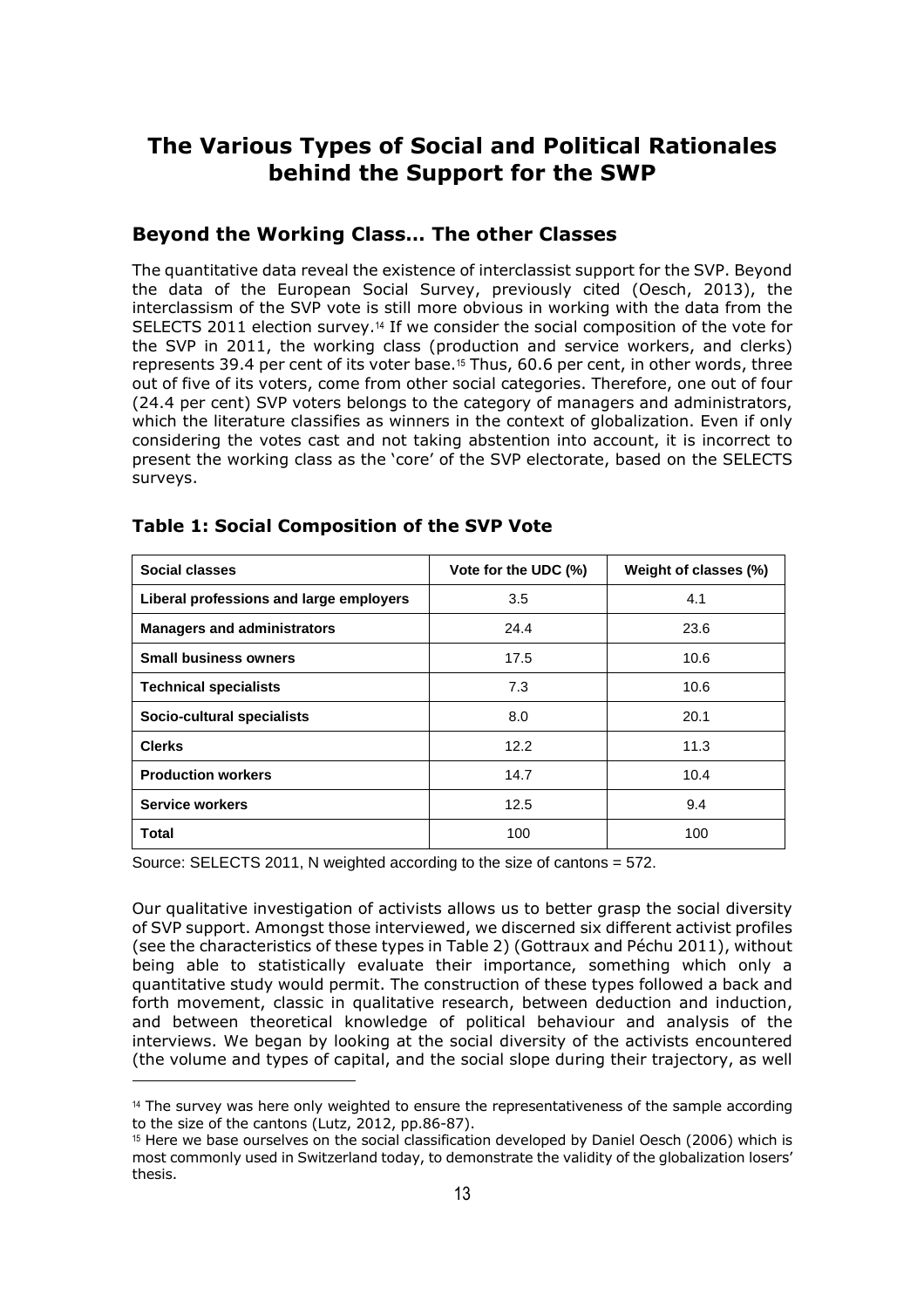as the social position of their parents). In one case, that of the 'young Europeans', we added the criterion of belonging to the same generation. Then, we constructed subtypes to take account of political differences (in terms of values) and of varying selective incentives derived from commitment. These differences stem either from more subtle social characteristics observed (for example, whether the individual was salaried or self-employed), or political elements (their former political path or political competence (Bourdieu, 1984; Reichert, 2010).

It is not surprising, once again, to find some activists at the heart of the SVP not coming from a working-class background, given that the literature stresses the importance of resources in political engagement. However, analysis of their involvement clarifies the different forms of social and political rationales behind their support for the SVP. This may include, for example, the feeling of being self-made (the 'deserving'), an intransigent defense of economic liberalism (the 'liberals') or the defense of a very traditional, indeed, extreme right-wing vision of society (the 'ideologues').

#### **The Various Factors of Working Class Support**

Nevertheless, in the SVP we find a membership and activist base corresponding to what the literature refers to as working class. These are, of course, those we refer to as 'the lower classes' *('les populaires'*) (Table 2, appendix), which are activists reproducing the lowly social position of their parents, and those who, amongst those who have moved down the social scale (the 'downgraded') are part of the working class because they have lower skilled jobs and hold menial positions in the working world (sales, temporary positions, etc.). However, their disadvantaged economic status is not the sole determinant of their commitment to the SVP; there are additional contributing factors leading these activists to value what the radical right has to offer within a specific context.

Thus, the effect of *prior socialization* to become involved and of *social trajectories* is particularly important; dispositions acquired within these contexts encounter a specific political offer and they are translated into a partisan choice. We often find in working class activists a primary socialization within the family, characterised by an authoritarian model of upbringing, and in certain cases by religious conservative forms. Moreover, these families are usually oriented to the right, and when this is not the case, an orientation to the left is not reflected in a less authoritarian upbringing. From the point of view of secondary socialization, working experiences also play a role in this identification with the radical right. Thus, a number of our activists are in jobs related to maintaining order (Gaxie, 2006), such as customs officials, janitors or sailors. Others have worked in Swiss sectors traditionally characterised as right-wing, such as the banking sector, and collective transport in the private sector. In addition to the working world, belonging to certain subcultures may bring people closer to the SVP. These include the biker subculture, which includes people who have a romantic attachment to South America, as well as the Protestant evangelical subculture.

As a function of earlier socialization and trajectories, individuals do not all accord the same value to *selective incentives* for becoming involved. For the 'lower classes', the main selective incentive for political engagement is to be associated with a 'winning party', which is symbolic compensation for their social position which is denigrated. For the 'downgraded' who see the SVP as a vehicle to launch a political career, this serves to compensate for their loss of social position. Politics is a consistently present and highly valued subject within their families; political activism is, thus, a chance to prove oneself to significant people in one's circle of family and friends, the 'significant others' (Berger and Luckmann, 1966), especially one's father. Interestingly, among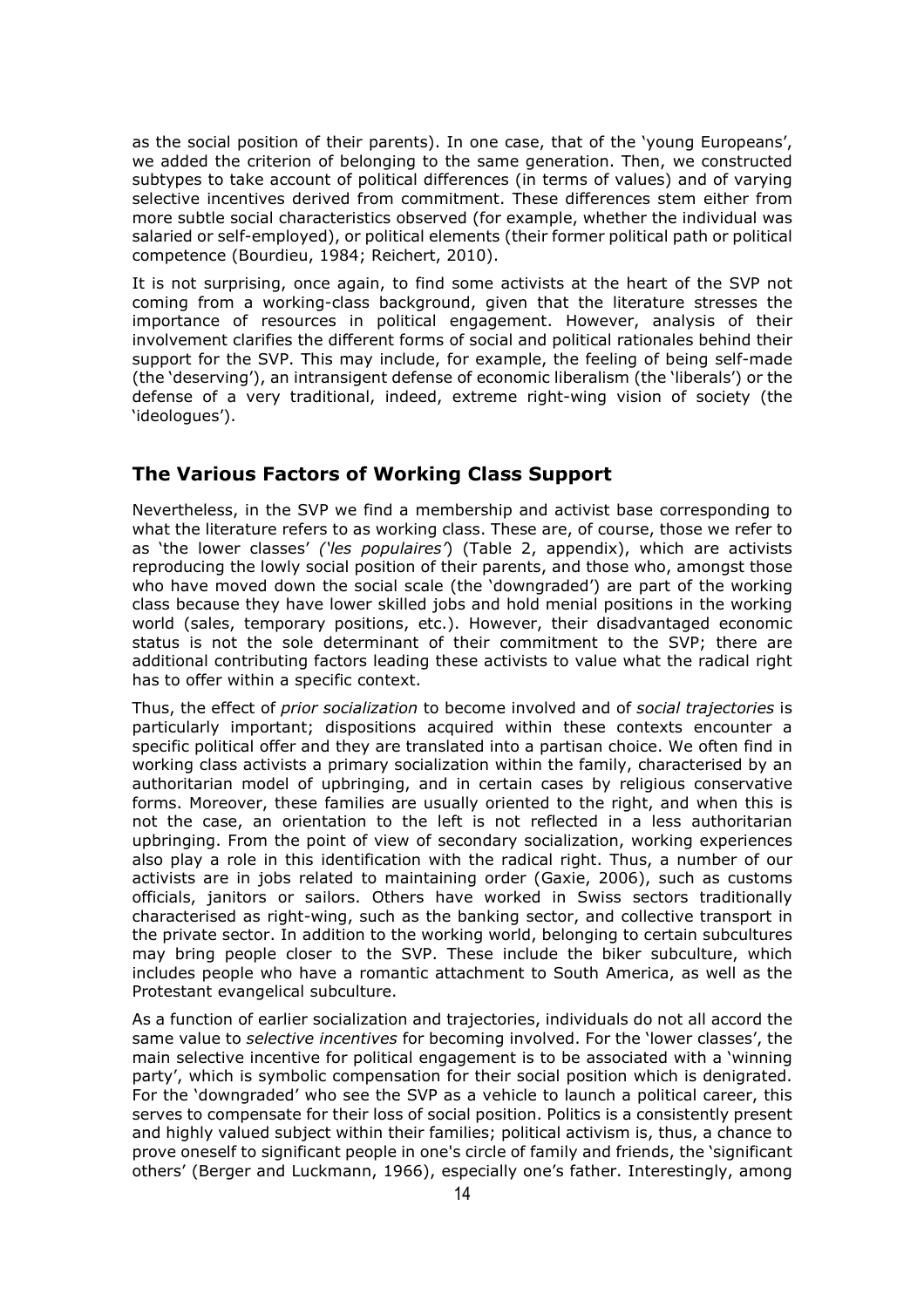those who showed no political career ambitions, we found no evidence of the same type of appreciation for either politics or activism in the familial realm. Yet their current situation leads them to value the social integration (the quest for sociability and social capital) that the SVP offers.

Joining *networks* also matters in encouraging a political orientation, and soliciting or maintaining a commitment. For some of those interviewed, retirement reconfigures their sociability networks. Leaving a working environment, in other words, a union environment, leads 'lower class' individuals to lose the network which kept them on the left. This new configuration has even more of an effect if their identification with the left was quite weak, and if it coexisted with the more right-wing elements of socialization mentioned earlier. In addition, we encounter situations where turning to the SVP stems from a contact in the context of volunteer activities for a school board. For one individual who had dropped in social position and was seeking social integration, it was the explicit advice of a 'significant other' (a superior in the army) to join the SVP which was decisive. Unclear on his ideological orientations at that time, this activist recognised in the interview that he could have just as easily followed the suggestion to join another party, even at the other extreme of the political spectrum.

*The political offer*, an exogenous determinant, matters too. For the 'lower classes' subgroup, the SVP constitutes the sole possible encounter with the right. Other parties are seen as responsible for the deteriorating conditions in the country, particularly in Geneva, where they have long been involved 'in business', whereas this is not the case for the SVP. The SVP is also seen to be the only right-wing party that speaks to the working class; its protest discourse criticizing the political landscape meets the expectations of activists of these social groups. Moreover, one of the 'marginalised' respondents defines himself as extreme right and attributes the same label to the SVP, for it is at the farthest end of the right wing among the major parties. This political orientation prevents him from joining traditional right wing forces. Some 'downgraded' activists are also enticed by what they perceive as a popular party with a far from liberal orientation, which is objectively false, if we refer to the party's official line and to its actions. For others, this criterion does not figure into their choices; for them to join, it suffices that the SVP is a right wing party. Finally, for all these working class activists, it is also crucial that the SVP is on an upward trajectory. Indeed, this endows them with the symbolic reward (Gaxie, 2005) of being part of a watershed moment in Swiss political history.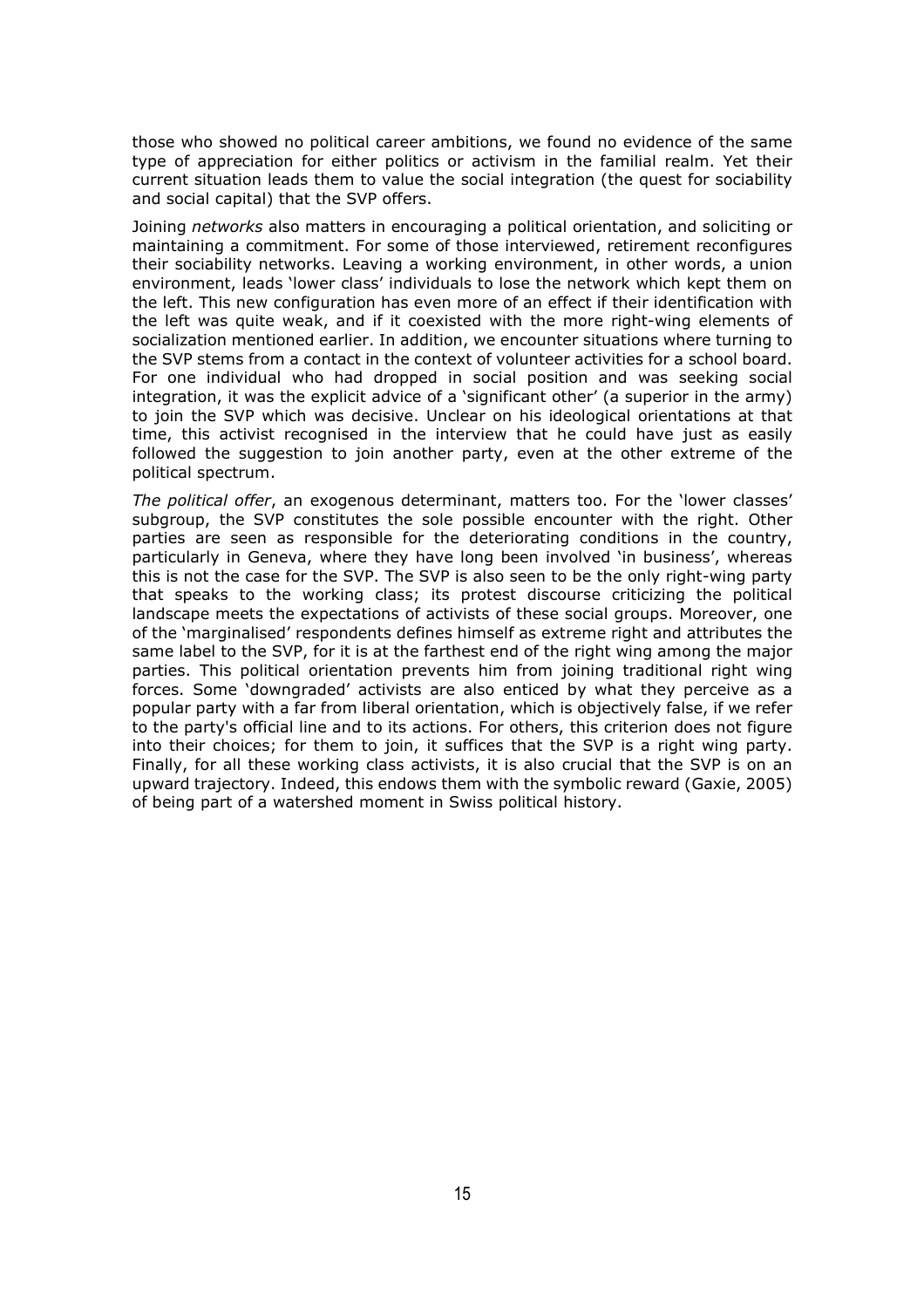### **Conclusion**

We first recalled the existence of an interclassist electoral support for the SVP. That which could be seen as empirical evidence has not been viewed as such in the literature on the radical right, literature which neglects the other social categories than the working class. This is especially problematic with regards to the SVP, as these other categories are more present there than in the other European parties of the radical right.

Qualitative analysis of SVP activists clarifies the various kinds of social and political rationales behind the commitment of members of the working class, as well as those of other social categories. These kinds of rationales put the sordid explanations ('misérabiliste', Grignon and Passeron, 1989) for support of the SVP, in terms of frustration and economic deprivation, into perspective. Our results concerning working class activists take note of the diversity of their class positions. Amongst the 'downgraded', we met those with few qualifications and a very degraded socioprofessional situation, who had dropped in social status compared to their parents and who were extremely socially isolated, but also people experiencing a drop in social status that was inter and intra-generational, who were relegated to menial jobs, despite being university graduates. Amongst the 'lower classes', which are in social reproduction, we find people integrated in society, skilled employees (or retired individuals) whose employment is neither objectively threatened nor felt to be so, but also employees who are unskilled and whose employment trajectory is erratic, bringing them closer to social marginality at certain points of their lives. These initial results on activists do not support the black and white interpretations of the voters proposed in the literature, seeking within the working class distinct and opposing categories (qualified-unqualified; threatened- unthreatened; integrated-excluded; and closed-opened) to determine which fractions support the radical right.

Factors pushing working class individuals to get involved are complex. They include socialization which is sometimes contradictory, causing tension; selective incentives offered for those who commit to the cause; networks with which they are in touch, which may shift over the course of a lifetime; and the selective and contextual appropriation of political offer. Thus, instead of a monocausal interpretation, we have favoured an explanation considering both endogenous and exogenous determinants. Consequently, support for the SVP (and, more broadly, for the radical right) is multidetermined, whether coming from the working class or other social categories. In this way, there is nothing particularly distinctive in working class support mechanisms for the radical right. For all our types and subtypes, similar mechanisms are at play, reflecting various socializations, social trajectories, selective incentives, networks and political offer.

Voting, the least demanding form of political involvement, is also subject to general mechanisms determining political behaviour. Its explanation requires taking into account individual characteristics (demand side) and the contexts which surround them (offer side). This is why empirical findings provided here with respect to activists of the SVP are a call to re-examine the explanation for electoral support for the radical right. Renewed quantitative investigative protocols could highlight this complex intertwining of endogenous and exogenous factors. Such an innovation would allow us to move beyond monocausal, reductive explanations of working class support for the radical right.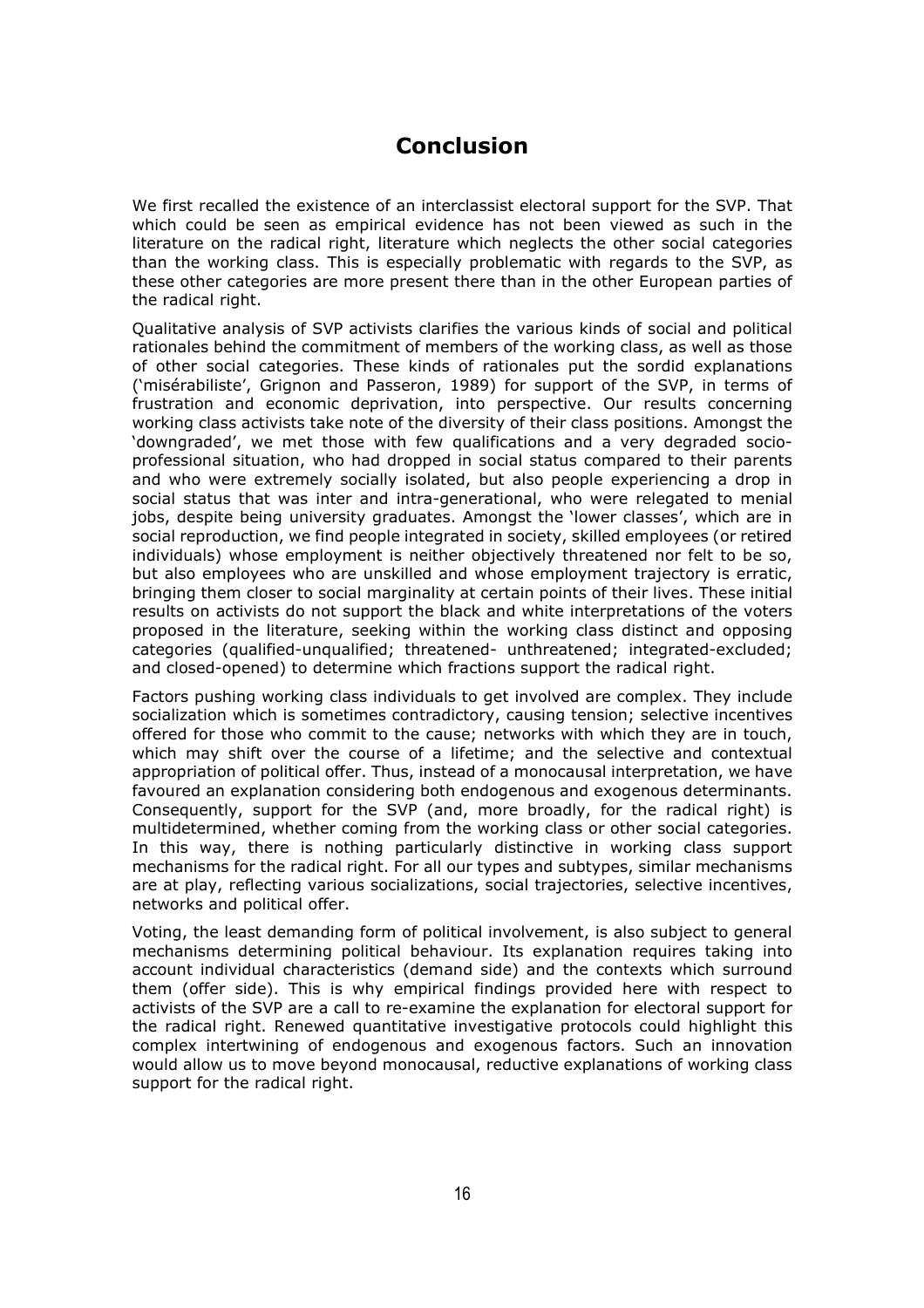|                                                            | The "lower<br>classes" ("les<br>populaires")                                                                                                                                         | The downgraded<br>("les déclassés")                                                                                                                                                                     | The young anti-<br>Europeans ("les<br>jeunes anti-<br>européens")                                                                                                                                                                | The deserving<br>("les méritants")                                                                                                                                                                                                                 | The liberals <sup>16</sup> ("les<br>libéraux")                                                                                                                                                                                                    | The ideologues<br>and the moralists<br>("les ideologues<br>et les moralistes")                                                                                                                                        |
|------------------------------------------------------------|--------------------------------------------------------------------------------------------------------------------------------------------------------------------------------------|---------------------------------------------------------------------------------------------------------------------------------------------------------------------------------------------------------|----------------------------------------------------------------------------------------------------------------------------------------------------------------------------------------------------------------------------------|----------------------------------------------------------------------------------------------------------------------------------------------------------------------------------------------------------------------------------------------------|---------------------------------------------------------------------------------------------------------------------------------------------------------------------------------------------------------------------------------------------------|-----------------------------------------------------------------------------------------------------------------------------------------------------------------------------------------------------------------------|
| <b>Reasoning behind</b><br>the construction<br>of the type | • Coming from and<br>belonging to<br>working class<br>categories<br>(workers, and<br>employees)<br>• In social<br>reproduction                                                       | • Lower rank or<br>middle-ranking<br>employees, and<br>technical specialists<br>• Lower in status<br>than their family of<br>origin and, in<br>addition, for some,<br>with respect to their<br>training | • Young people<br>interested, as<br>adolescents, in the<br>controversy<br>surrounding the<br>refusal of<br>Switzerland to<br>integrate into the<br>EU<br>•Socially<br>undetermined<br>(potentially<br>ascending social<br>slope) | •Coming from<br>working class<br>categories or from<br>the traditional petty<br>bourgeoisie<br>• Small and<br>medium-sized<br>employers;<br>employees<br>dramatically rising<br>up the social<br>ladder; checkered<br>professional<br>trajectories | • Coming from<br>higher categories<br>with substantial<br>economic capital<br>• In social<br>reproduction<br>• Securing their<br>inheritance through<br>the acquisition of<br>graduate degrees                                                    | • Coming from<br>higher categories<br>with substantial<br>economic and<br>cultural capital<br>• In social<br>reproduction                                                                                             |
| Characterization                                           | • Distance or<br>disagreement with<br>the party's<br>economic liberalism<br>• Distinction with<br>respect to "smaller<br>than oneself"<br>(asylum seekers,<br>and the<br>unemployed) | • Activism as<br>compensation for a<br>drop in status                                                                                                                                                   | • Membership<br>around 18 years of<br>age.<br>•Absence of family<br>tradition of activism<br>in the SVP<br>• Investment in<br>politics and<br>ambitions for a<br>career as an<br>elected official                                | • Feeling of being<br>self-made through<br>work and sacrifice.<br>• Hostile to the<br>draining of the fruit<br>of their efforts<br>through taxes, and<br>hostile to the<br>beneficiaries of the<br>welfare state<br>• Appreciation of<br>economic  | • Defence of<br>economic liberalism<br>in ideological terms<br>• Moderate<br>discourse on<br>immigration<br>(contribution of<br>foreigners to the<br>national economy);<br>but fear of a drop in<br>education level as a<br>result of too great a | • Distance from<br>economic<br>liberalism; not<br>worried about<br>defending<br>immediate<br>economic interests<br>• Attachment to the<br>party: defending<br>some ideas<br>• Traditional vision<br>of society (male- |

## **Appendix: Table 2: Different Activist Profiles in the SVP**

<sup>16</sup> In the European sense.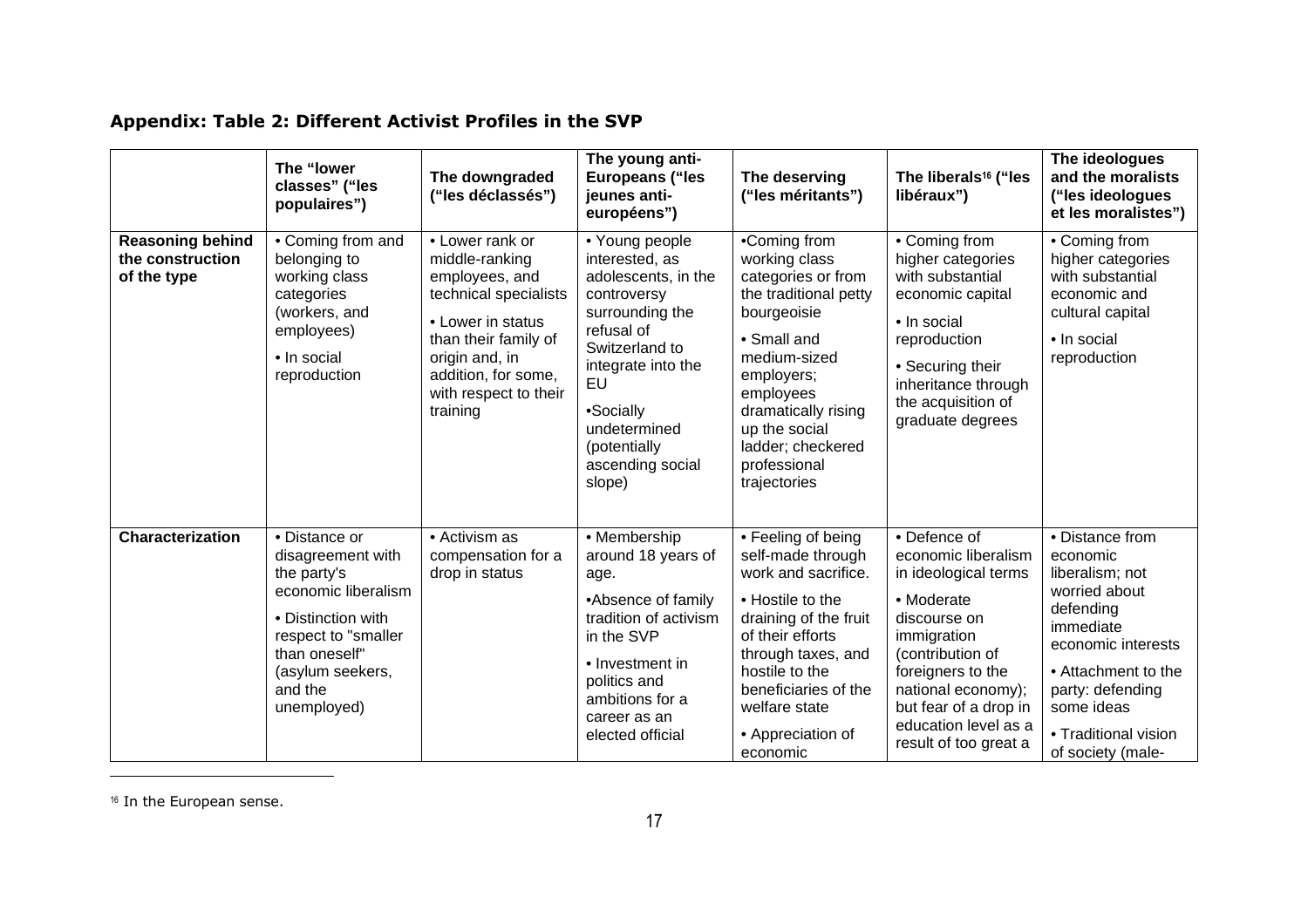|                                                               | The "lower<br>classes" ("les<br>populaires")                                                                                                                                                                                                                                                                                                                                 | The downgraded<br>("les déclassés")                                                                                                                                                                                            | The young anti-<br><b>Europeans ("les</b><br>jeunes anti-<br>européens")                                                                                                                                                        | The deserving<br>("les méritants")                                                                                                                                                                                                                                                                                  | The liberals <sup>16</sup> ("les<br>libéraux")                                                                                                                                                                                                                | The ideologues<br>and the moralists<br>("les ideologues<br>et les moralistes")                                                                                                                                                                                                                             |
|---------------------------------------------------------------|------------------------------------------------------------------------------------------------------------------------------------------------------------------------------------------------------------------------------------------------------------------------------------------------------------------------------------------------------------------------------|--------------------------------------------------------------------------------------------------------------------------------------------------------------------------------------------------------------------------------|---------------------------------------------------------------------------------------------------------------------------------------------------------------------------------------------------------------------------------|---------------------------------------------------------------------------------------------------------------------------------------------------------------------------------------------------------------------------------------------------------------------------------------------------------------------|---------------------------------------------------------------------------------------------------------------------------------------------------------------------------------------------------------------------------------------------------------------|------------------------------------------------------------------------------------------------------------------------------------------------------------------------------------------------------------------------------------------------------------------------------------------------------------|
|                                                               | • Swiss identity and<br>nationality as a<br>refuge<br>· SVP viewed as a<br>working class party                                                                                                                                                                                                                                                                               |                                                                                                                                                                                                                                | • Some openings to<br>cultural liberalism<br>(for example,<br>homosexual rights).<br>• Traditional<br>conception of male-<br>female relationships                                                                               | liberalism, starting<br>with their own<br>experience                                                                                                                                                                                                                                                                | proportion of<br>immigrants in<br>schools                                                                                                                                                                                                                     | female<br>relationships, and<br>homophobia).                                                                                                                                                                                                                                                               |
| <b>Reasoning behind</b><br>the construction<br>of the subtype | Past political<br>trajectory                                                                                                                                                                                                                                                                                                                                                 | Type of selective<br>incentives sought                                                                                                                                                                                         | Political trajectory in<br>comparison to<br>parents                                                                                                                                                                             | Social slope                                                                                                                                                                                                                                                                                                        | Social category                                                                                                                                                                                                                                               | Political<br>competence                                                                                                                                                                                                                                                                                    |
| <b>Subtypes</b>                                               | • Long structured to<br>the right:<br>conservative<br>dispositions and<br>feeling that<br>Switzerland<br>dropped in status<br>• Former leftists:<br>earlier presence of<br>dispositions<br>enabling them to<br>lean to the right;<br>loss of networks<br>keeping them on<br>the left<br>• Lower class<br>marginality:<br>distance from<br>politics and regular<br>abstention | • The political<br>career as<br>compensation:<br>politicized families;<br>search for electoral<br>mandates<br>• Political<br>engagement as a<br>means of social<br>integration: quest for<br>sociability and<br>social capital | • Breaking with<br>family tradition:<br>secondary<br>socialization and<br>desired profession<br>encourage rightist<br>tendencies<br>• In continuity with<br>family tradition:<br>coming from<br>families who vote<br><b>SVP</b> | •Rising through<br>effort: coming from<br>families on the right<br>or the radical right<br>They themselves<br>have always been<br>on the right.<br>• Making an effort<br>to fight against a<br>drop in social<br>status: may also<br>come from families<br>on the left or might<br>have themselves<br>been leftists | • Middle-ranked<br>employers:<br>members of<br>employer<br>associations in their<br>domain<br>· Higher salaried<br>officials and<br>members of the<br>liberal professions:<br>Deploring the loss<br>of the right leaning<br>of traditional liberal<br>parties | · Ideologues:<br>interest in strategy,<br>political coups and<br>ideological debate;<br>for some, a history<br>with the extreme<br>right before joining<br>the SVP<br>• Moralists:<br>Some women; little<br>political<br>competence and<br>positions adopted<br>based on moral and<br>religious categories |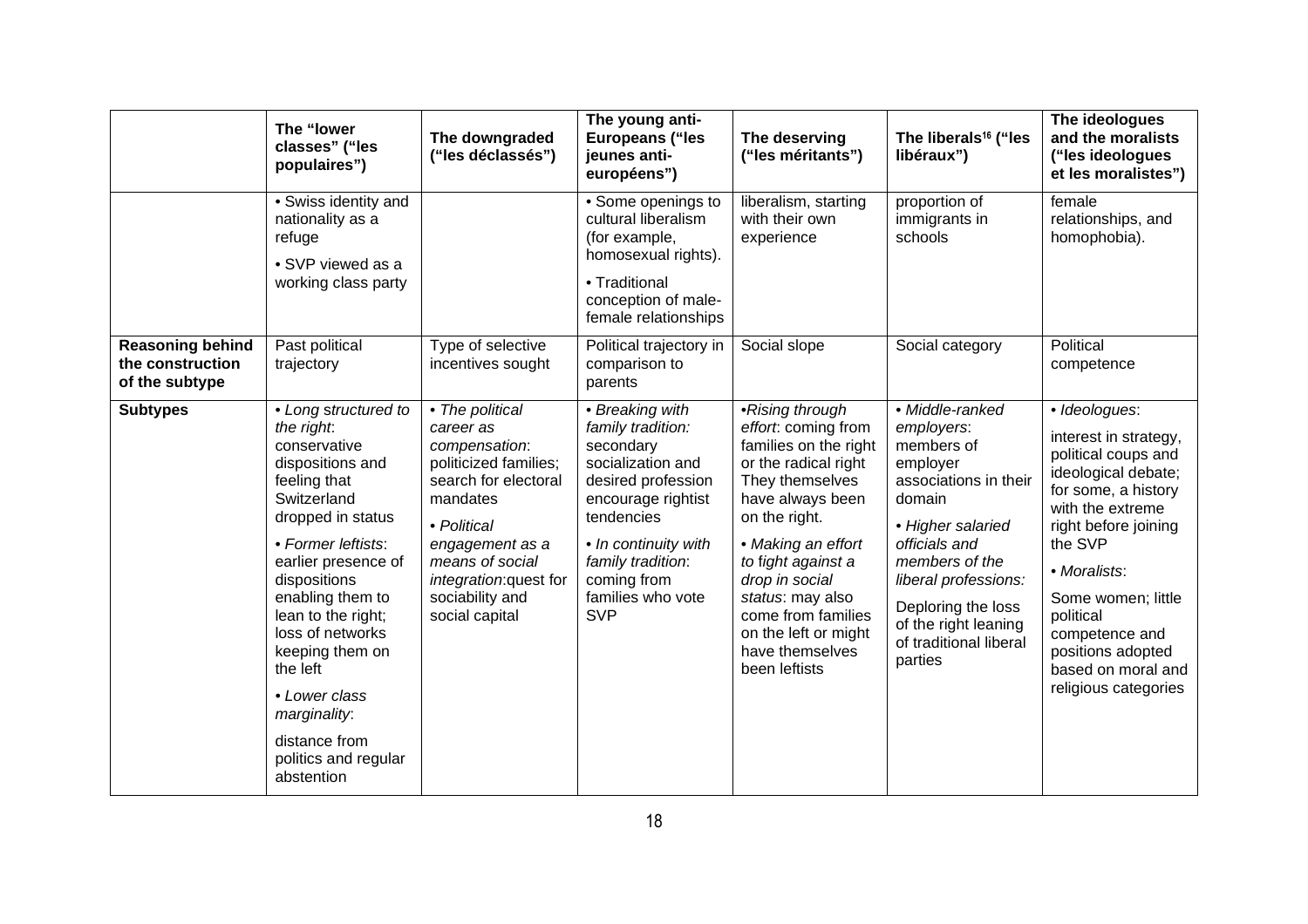### **Bibliographie**

Abendschön, Simone (ed.) (2013). *Growing into Politics. Context and Timing of Political Socialisation*. Essex: ECPR Studies Press.

Art, David (2011). *Inside the Radical Right. The Development of Anti-Immigrant Parties in Western Europe.* Cambridge: Cambridge University Press.

Arzheimer, Kai & Elisabeth Carter (2006). "Political Opportunity Structures and Right-Wing Extremist Party Success", *European Journal of Political Research* 45(3): 391- 418.

Bartolini, Stefano & Peter Mair (1990). *Identity, Competition, and Electoral Availability. The Stabilization of European Electorates 1885-1985*. Cambridge: Cambridge University Press.

Berger, Peter L. & Thomas Luckmann (1966). *The Social Construction of Reality. A Treatise in the Sociology of Knowledge*. Garden City: Doubleday.

Betz, Hans-Georg (1994). *Radical Right-Wing Populism in Western Europe*. Basingstoke: Macmillan.

Betz, Hans-Georg (1998). "Introduction", in Hans-Georg Betz & Stefan Immerfald (eds.), *The New Politics of the Right: Neo-Populist Parties and Movements in Established Democracies*. New York: St. Martin's Press: 1-10.

Bornschier, Simon (2010). *Cleavage Politics and the Populist Right: the New Cultural Conflict in Western Europe*. Philadelphia: Temple University Press.

Bornschier, Simon & Hanspeter Kriesi (2013). "The populist right, the working class, and the changing face of class politics", in Jens Rydgren (ed.), *Class Politics and the Radical Right*. Oxon: Routledge: 10-30.

Bourdieu, Pierre (1984). *Distinction: A Social Critique of the Judgement of Taste*. *Translated from French by R. Nice*. Cambridge: Harvard University Press.

Braconnier, Cécile (2010). *Une autre sociologie du vote. Les électeurs dans leurs contextes: bilan critique et perspective*. Cergy-Pontoise: Lextenso Editions.

Braconnier, Cécile & Jean-Yves Dormagen (2007). *La démocratie de l'abstention. Aux origines de la démobilisation électorale en milieu populaire*. Paris: Gallimard.

Brandmeyer, Gerard A. & R. Serge Denisoff (1969). "Status Politics: an Appraisal of the Application of a Concept", *The Pacific Sociological Review* 12(1): 5-11.

Cartier, Marie, Isabelle Coutant, Olivier Masclet & Yasmine Siblot (2008). *La France des 'petits-moyens'. Enquête sur la banlieue pavillonnaire*. Paris: La Découverte.

Coffé, Hilde & Marieke Voorspotel (2010). "Young People, Parents and Radical Right Voting. The Case of the Swiss People's Party", *Electoral Studies* 29(3): 435-443.

Collovald, Annie & Olivier Schwartz (2006). "Haut, bas, fragile: sociologie du populaire. Entretien avec Annie Collovald et Olivier Schwartz", *Vacarme* 37: 50-55.

Dalton, Russell J. (2014). *Citizen Politics. Public Opinion and Political Parties in Advanced Industrial Democracy*. Los Angeles: Sage.

Diani, Mario & Doug McAdam (eds.) (2003). *Social Movements and Networks. Relational Approaches to Collective Action*. New York: Oxford University Press.

Evans, Jocelyn (2005). "The Dynamics of Social Change in Radical Right-Wing Populist Party Support", *Comparative European Politics* 3(1): 76-101.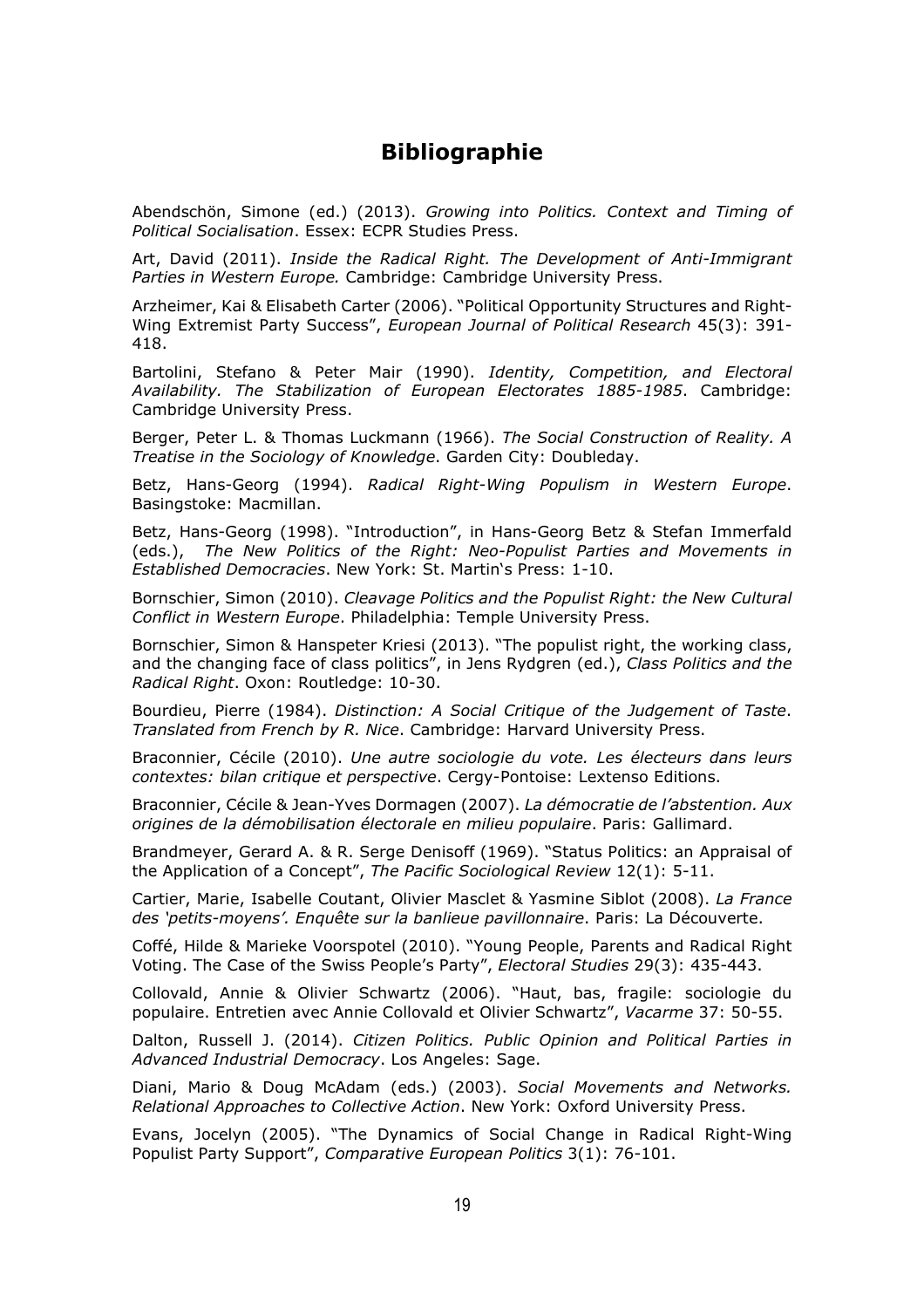Fillieule, Olivier (2010). "Some elements of an Interactionist Approach to Political Disengagement", *Social Movement Studies* 9(1): 1-15.

Fitzgerald, Jennifer & Duncan Lawrence (2011). "Local Cohesion and Radical Right Support: The Case of the Swiss People's Party", *Electoral Studies* 30(4): 834-847.

Flecker, Joerg (ed.) (2007). *Changing Working Life and the Appeal of the Extreme Right*. Aldershot: Ashgate.

Ford, Robert & Matthew J. Goodwin (2010). "Angry White Men: Individual and Contexual Predictors of Support for the British National Party", *Political Studies* 58(1): 1-25.

Gaxie, Daniel (2005). "Rétributions du militantisme et paradoxes de l'action collective", *Swiss Political Science Review* 11(1): 157-188.

Gaxie, Daniel (2006). "Des penchants vers les ultra-droites", in Annie Collovald & Brigitte Gaiti (eds.), *La démocratie aux extrêmes: sur la radicalisation politique.* Paris: La Dispute: 223-245.

Girard, Violaine (2013). "Sur la politisation des classes populaires périurbaines. Trajectoires de promotion, recompositions des appartenances sociales et distance(s) vis-à-vis de la gauche", *Politix* 101: 183-215.

Goodwin, Matthew J. (2011). *New British Fascism. Rise of the British National Party*. Oxon: Routledge.

Gottraux, Philippe & Cécile Péchu (2009). "The Relationship between Values and Right-Wing 'Populist' Commitment in Switzerland: Swiss People's Party Activists", in Marcel A. Niggli (ed.), *Right-Wing Extremism in Switzerland. National and International Perspectives*. Baden-Baden: Nomos: 58-67.

Gottraux, Philippe & Cécile Péchu (2011). *Militants de l'UDC. La diversité sociale et politique des engages*. Lausanne: Antipodes.

Gottraux, Philippe & Cécile Péchu (2012). "Beyond the 'Globalization's' Losers' Thesis: the Various Logics of Commitment within the Swiss People's Party", unpublished paper presented at the Annual Congress of Swiss Political Association, Luzern, 2-3 February 2012.

Gougou, Florent & Nonna Mayer (2013). "The Class Basis of Extrem Right Voting in France: Generational Replacement and the Rise of New Cultural Issues (1984-2007)", in Jens Rydgren (ed.), *Class Politics and the Radical Right*. Oxon: Routledge: 156- 172.

Grignon, Claude & Jean-Claude Passeron (1989). *Le savant et le populaire. Misérabilisme et populisme en sociologie et litterature*. Paris: Le Seuil.

Passy, Florence (2001). "Socialization, Connection, and the Structure/Agency Gap. A Specification of the Impact of Networks on Participation in Social Movements", *Mobilization* 6(2): 173-192.

Hamilton, Richard F. (1982). *Who Voted for Hitler?* Princeton: Princeton University Press.

Huckfeldt, Robert (1986). *Politics in Context. Assimilation and Conflict in Urban Neigborhoods*. New York: Agathon Press.

Huckfeldt, Robert & John Sprague (1995). *Citizens, Politics and Social Communication. Information and Influence in an Election Campaign*. Cambridge: Cambridge University Press.

Jaspers, Eva, Marcel Lubbers & Jannes de Vries (2008). "Parents, Children and the Distance Between Them: Long Term Socialization Effects in the Netherlands", *Journal of Comparative Family Studies* 39(1): 39-58.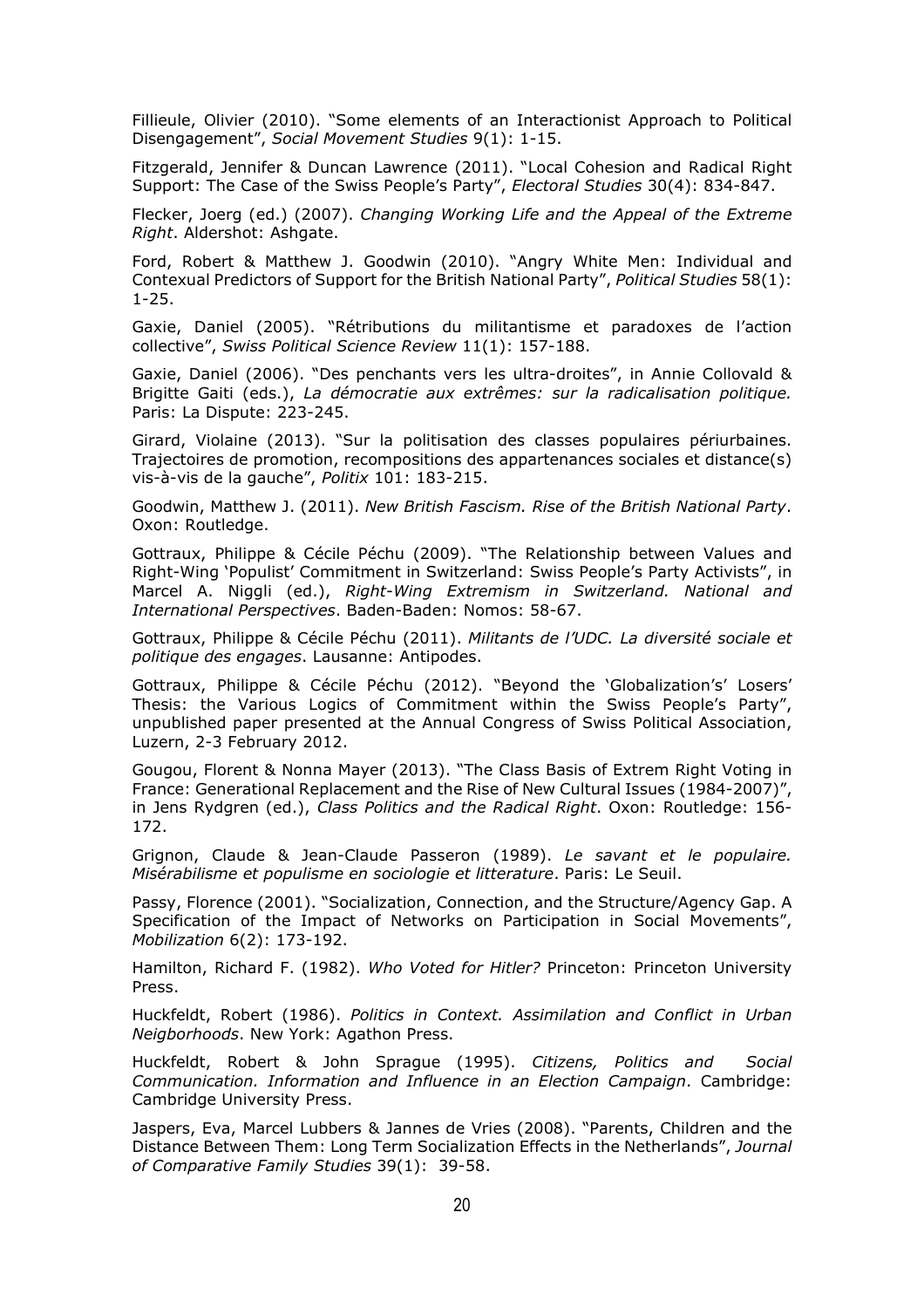Jennings, M. Kent (2007). "Political socialisation", in J. Dalton Russel & Hans-Dieter Klingemann (eds.), *The Oxford Handbook of Political Behavior*. Oxford: Oxford University Press: 29-44.

Jennings, M. Kent, Laura Stoker & Jake Bowers (2009). "Politics Across Generations: Family Transmission Reexamined", *The Journal of Politics* 71(3): 782-799.

Kitschelt, Herbert & Anthony J. McGann (1995). *The Radical Right in Western Europe: A Comparative Analysis*. Ann Arbor: University of Michigan Press.

Klandermans, Bert & Nonna Mayer (2006). *Extreme Right Activists in Europe: Through the Magnifying Glass*. London, New York: Routledge.

Kornhauser, William (1959). *The Politics of Mass Society*. London: Routledge and Kegan Paul.

Kriesi, Hanspeter (1999). "Movements of the Left. Movements of the Right: Putting the Mobilization of Two New Types of Social Movements into Political Context", in Herbert Kitschelt (ed.), *Continuity and Change in Contemporary Capitalism*. Cambridge: Cambridge University Press: 398-423.

Kriesi, Hanspeter (2003). "The Transformation of the National Political Space in a Globalizing World", in Ibarra Pedro (ed.), *Social Movements and Democracy*. New York: Palgrave: 195-210.

Kriesi, Hanspeter, Romain Lachat, Peter Selb, Simon Bornschier & Marc Heibling (2005). *Der Aufstieg der SVP. Acht Kantone im Vergleich.* Zürich: Verlag Neue Zürcher Zeitung.

Kriesi, Hanspeter, Edgar Grande, Romain Lachat, Martin Dolezal, Simon Bornschier & Timotheos Frey (2008). "Globalization and its Impact on National Spaces of Competition", in Hanspeter Kriesi, Edgard Grande, Romain Lachat, Martin Dolezalm Simon Bornschier & Thimoteos Frey (eds.), *West European Politics in the Age of Globalization*. Cambridge: Cambridge University Press: 3-22.

Krinsky, John & Nick Crossley (2014). "Social Movements and Social Networks: Introduction", *Social movements studies* 13(1): 1-21.

Lafont, Valérie (2001). "Les jeunes militants du Front National: trois modèles de d'engagement et cheminement", *Revue française de science politique* 51(1-2): 175- 198.

Lahire, Bernard (2011). *The Plural Actor.* Translated from French by D. Fernbach. Cambridge: Polity Press.

Lazarsfeld, Paul, Bernard Berelson & Hazel Gaudet (1944). *The People's Choice. How the Voter Makes Up His Mind in a Presidential Campaign*. New York: Columbia University Press.

Linden, Annette & Bert Klandermans (2007). "Revolutionaries, Wanderers, Converts, and Compliants. Life Histories of Extreme Right Activists", *Journal of Contemporary Ethnography* 36(2): 184-201.

Lipset, Seymour Martin (1963). "The Sources of the 'Radical right'", in Daniel Bell (ed.), *The Radical Right*. New York: Anchor Books: 307-371.

Lutz, Georg (2012). *Elections fédérales 2011. Participation et choix electoral*. Lausanne: Selects-FORS.

Marien, Sofie & Ellen Quintelier (2011). "Trends in Party Membership in Europe. Investigation into the Reasons for Declining Party Membership", in Emilie van Haute (ed.), *Party Membership in Europe : Exploration into the Anthills of Party Politics*. Brussels: Les Editions de l'Université de Bruxelles: 34-60.

Mayer, Nonna (2005). "Votes populaires, votes populists", *Hermès* 42(5): 161-166.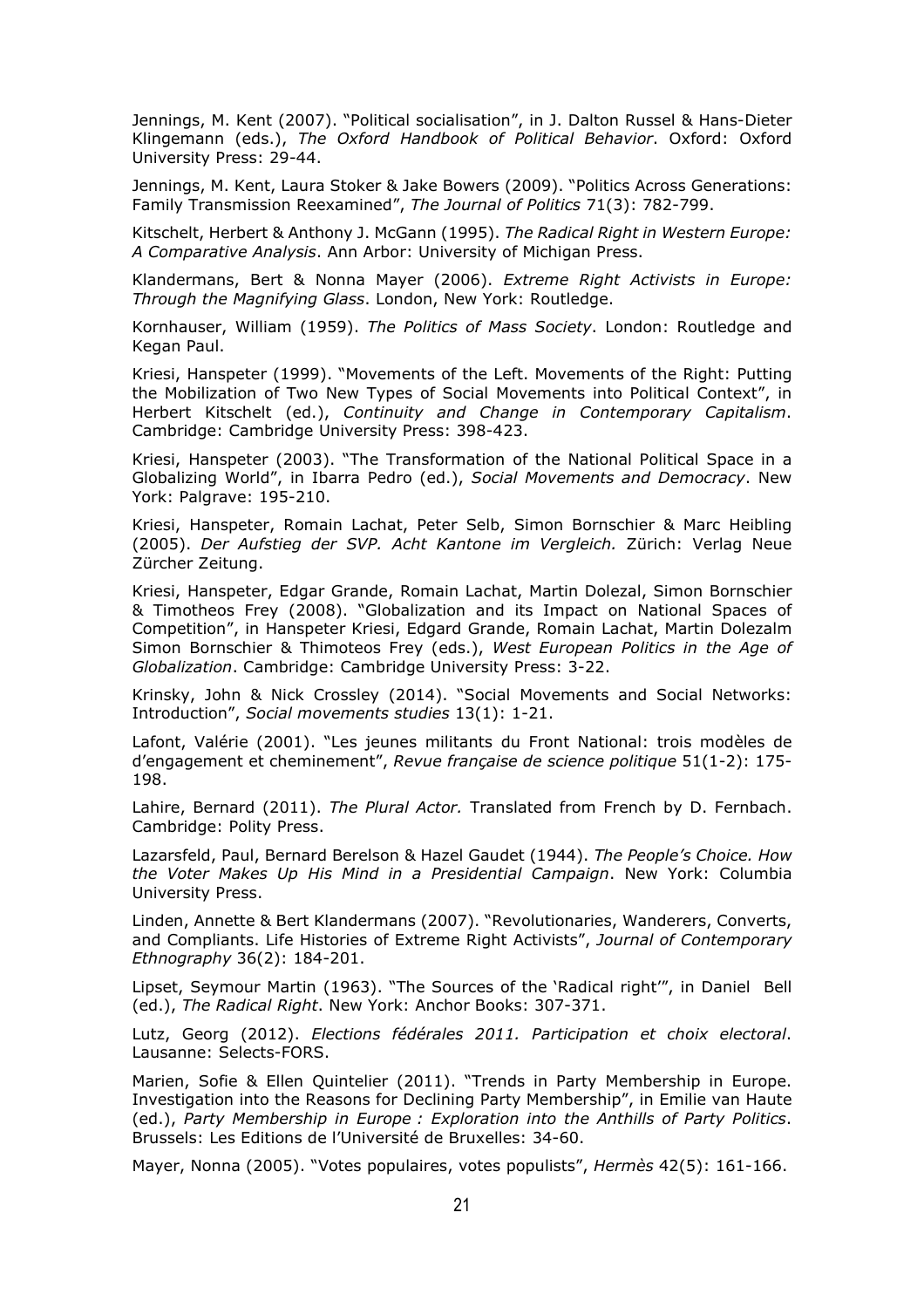Mayer, Nonna (2007). "Comment Nicolas Sarkozy a rétréci l'électorat Le Pen", *Revue française de science politique* 57(3): 429-455.

Mayer, Nonna (2012). *L'électorat Marine Le Pen 2012: un air de famille*. Available at : https://sites.google.com/a/iepg.fr/trielec/resultats-analyses/enquetes-pre-electorales/ vague-t1---jour-du-vote-du-1er-tour/l'electoratmarinelepen2012unairdefamille [accessed 5 December 2021].

Mazzoleni, Oscar (2008). *Nationalisme et populisme en Suisse: la radicalisation de la "nouvelle" UDC*. Lausanne: Presses polytechniques et universitaires romandes.

Mazzoleni, Oscar, Phillippe Gottraux & Cécile Péchu (eds.) (2007). *L'Union démocratique du centre: un parti, son action et ses soutiens.* Lausanne: Antipodes.

McGann, Anthony J. & Herbert Kitschelt (2005). "The Radical Right in The Alps. Evolution of Support for the Swiss SVP and Austrian FPÖ", *Party Politics* 11(2): 147- 171.

Miller, William Lockley (1977). *Electoral Dynamics in Britain since 1918*. London: The Macmillan Press.

Minkenberg, Michael (2000). "The Renewal of the Radical Right: Between Modernity and Anti-Modernity", *Government and Opposition* 35(2): 170-188.

Mudde, Cas (2007). *Populist Radical Right Parties in Europe*. Cambridge: Cambridge University Press.

Muxel, Anne (2001). *L'Expérience politique des jeunes*. Paris: Presses de Sciences Po.

Oesch, Daniel (2006). *Redrawing the Class Map. Stratification and Institutions in Britain, Germany, Sweden and Switzerland*. Basingstoke: Palgrave Macmillan.

Oesch, Daniel (2013). "The Class Basis of the Cleavage between the New Left and the Radical Right", in Jens Rydgren (ed.), *Class Politics and the Radical Right*: 31-51.

Oesch, Daniel (2008). "Explaining Workers' Support for Right-Wing Populist Parties in Western Europe: Evidence from Austria, Belgium, France, Norway, and Switzerland", *International Political Science Review* 29(3): 349-373.

Oesch, Daniel & Line Rennwald (2010). "The Class Basis of Switzerland's Cleavage between the New Left and the Populist Right", *Swiss Political Science Review* 16(3): 343-371.

Olson, Mancur (1965). *The Logic of Collective Action: Public Goods and the Theory of Groups*. Cambridge: Harvard University Press.

Petrocik, John R. (1996). "Issue Ownership and Presidential Elections, with a 1980 Case Study", *American Journal of Political Science* 40(3): 825-850.

Reichert, Frank (2010). "Political Competences and Political Participation : On the Role of 'Objective' Political Knowledge, Political Reasoning, and Subjective Political Competence", *Early Adulthood. Journal of Social Science Education* 9(4): 63-81.

Rosenstone, Steven J. & John Mark Hansen (1993). *Mobilization, Participation and Democracy in America*. New York: Macmillan.

Roussel, Violaine (2003). "Labels politiques et construction de l'identité militante: le cas du Front National", in Michel Dobry (ed.), *Le mythe de l'allergie française au fascisme*. Paris: Albin Michel.

Rydgren, Jens (2007). "The Sociology of the Radical Right", *Annual Review of Sociology* 33: 241-262.

Rydgren, Jens (ed.) (2013). *Class Politics and the Radical Right*. Oxon: Routledge.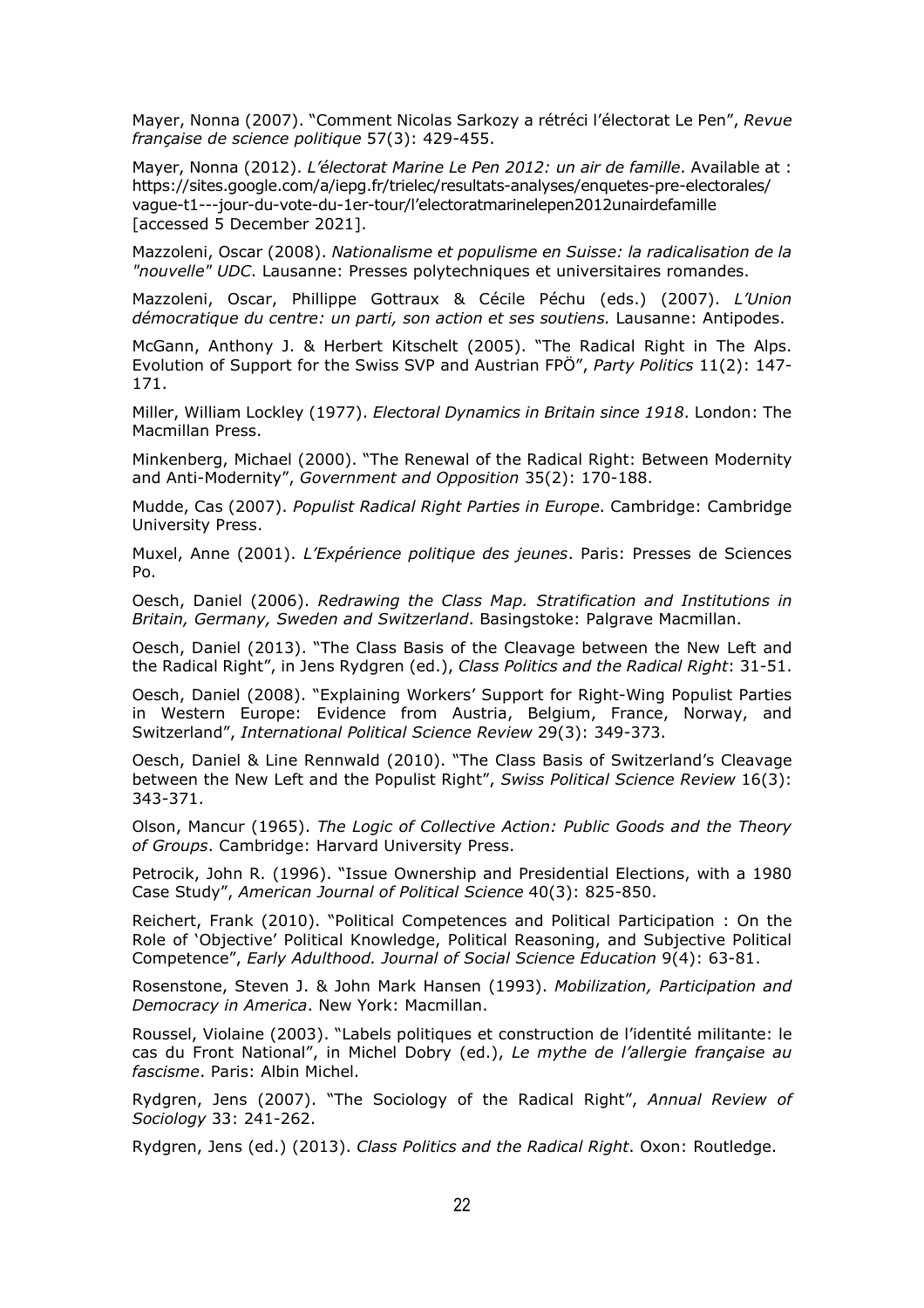Sawicki, Frédéric (1997). *Les réseaux du parti socialiste. Sociologie d'un milieu partisan*. Paris: Belin.

Scarrow, Susan E. (1996). *Parties and their Members: Organizing for Victory in Britain and Germany*. Oxford: Oxford University Press.

Sigel, Roberta S. (ed.) (1989). *Political Learning in Adulthood*. Chicago: University of Chicago Press.

Skenderovic, Damir (2009). *The Radical Right in Switzerland: Continuity and Change*, *1945-2000*. New York: Berghahn Books.

Van der Brug, Wouter (2004). "Issue Ownership and Party Choice", *Electoral Studies* 23(2): 209-233.

Verba, Sidney & Norman H. Nie (1972). *Participation in America. Political Democracy and Social Equality*. New York: Harper and Row.

Verba, Sidney, Kay Lehman Scholzman & Henry E. Brady (1995). *Voice and Equality. Civic Voluntarism in American Politics*. Cambridge: Harvard University Press.

Veugelers, John (2005). "Ex-Colonials, Voluntary Associations, and Electoral Support for the Contemporary Far Right", *Comparative European Politics* 3(4): 408-431.

Veugelers, John (2012). "After Colonialism: Local Politics and Far-Right affinities in a City of Southern France", in Andrea Mammone, Emmanuel Godin & Brian Jenkins (eds.), *Mapping the Extreme Right in Contemporary Europe. From Local to Transnational*. London: Routledge: 33-47.

Whiteley, Paul & Patrick Seyd (2002). *High-Intensity Participation: The Dynamics of Party Activism in Britain*. Ann Arbor: University of Michigan Press.

Zuckerman, Alan S. (ed.) (2005). *The Social Logic of Politics. Personal Networks as Contexts for Political Behavior*. Philadelphia: Temple University Press.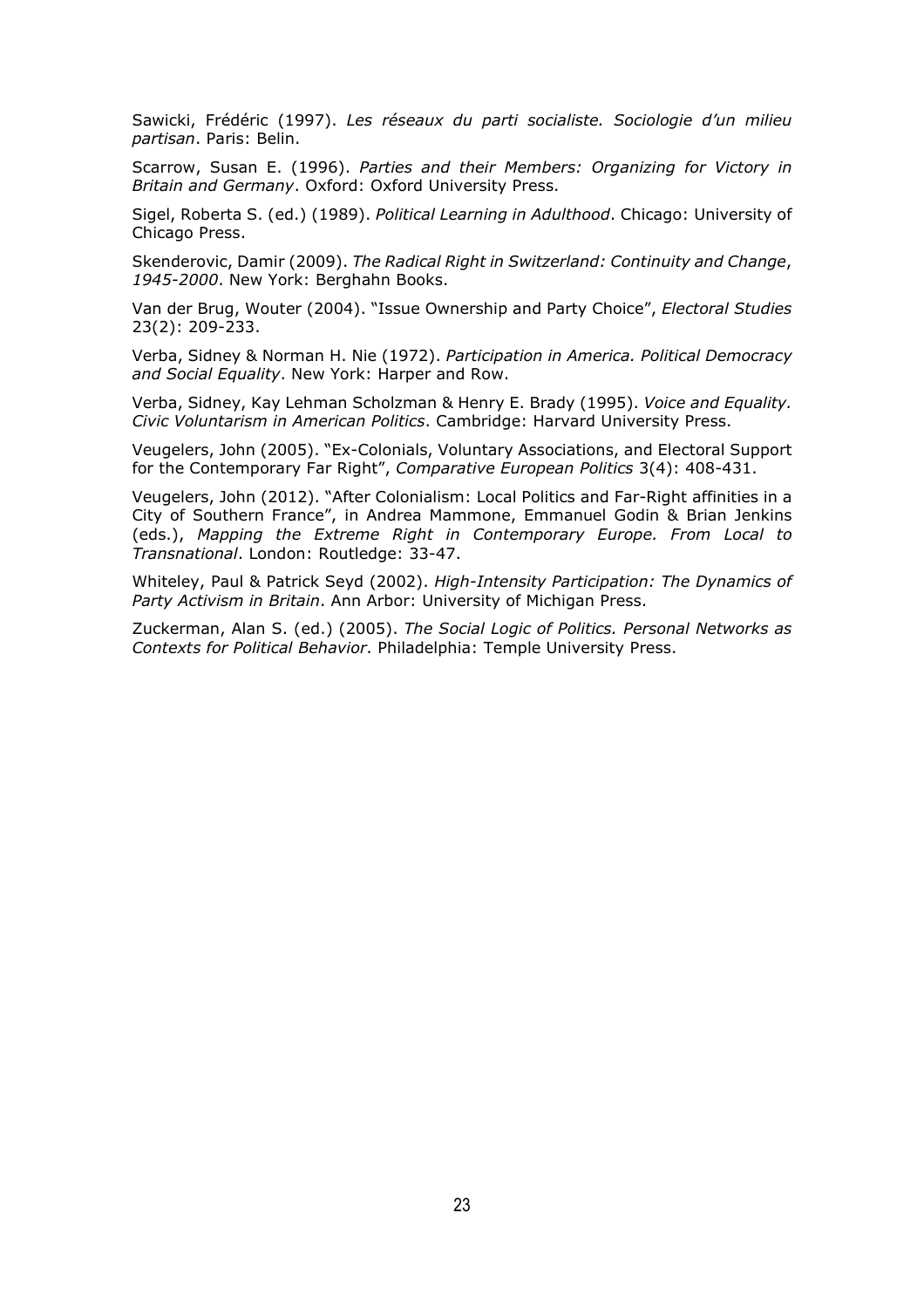# **Dans la collection « Cahiers de l'IEP » /« Travaux de Science Politique »**

#### **Disponibles sur https://www.unil.ch/iep/home/menuinst/publications.html**

- 77 **Andrea Pilotti et Oscar Mazzoleni** (2021). Le elezioni cantonali ticinesi del 2019. Partecipazione e astensionismo, elettorato dei partiti e radicamento territoriale.
- 76. **Camille Parguel et Jean-Christophe Graz** (2021). 'Food Can't Be Traded'. Civil Society's Discursive Power in the Context of Agricultural Liberalisation in India.
- 75. **Justine Loulergue** (2021). Equilibrium, from Germain Garnier to the French Liberals: The shaping of a concept.
- 74. **Yannick Perticone** (2020). La financiarisation du microcrédit solidaire en Suisse.
- 73. **Sylvain Maechler, Etienne Furrer, Emma Sofia Lunghi, Marc Monthoux, Céline Yousefzai et Jean-Christophe Graz** (2019). Substituting risk for uncertainty. Where are the limits and how to face them?
- 72. **Dimitri Courant** (2018). Deliberative Democracy, Legitimacy, and Institutionalisation. The Irish Citizens' Assemblies.
- 71. **Gabriel Borduas, Madeleine Braulin, Elahé Goin, Matteo Gorgoni, Diana Martínez, Antoine Michel, Élodie Müller, Maud Reveilhac, Charlotte Vidal Kränzlin, Jan-Erik Refle et Lionel Marquis** (2018). Le populisme à l'assaut de l'Europe. Le succès électoral des partis populistes entre crise de confiance, globalisation et clivages de valeurs.
- 70. **Andrea Pilotti, Madeleine Braulin, Oscar Mazzoleni et Yves Di Cristino** (2018). Chi ci rappresenta ? Candidati, eletti e campagna elettorale alle elezioni del Gran Consiglio ticinese del 2015.
- 69. **Lionel Marquis** (2017). Conformism in opinions about the welfare state in Switzerland. Results from a List Experiment.
- 68. **Dimitri Courant** (2017). Thinking Sortition. Modes of selection, deliberative frameworks and democratic principles.
- 67. **Oscar Mazzoleni, Carolina Rossi, Andrea Pilotti et Virginie Debons** (2017). Le elezioni cantonali ticinesi del 2015. Partecipazione, orientamento, temi e personalizzazione del voto.
- 66. **Maxime Filliau, Aziz Haltiti, Anna Herczeg, Loeva La Ragione, Régis Marchon, Baudouin Noez, Milinda Wannakula Aratchilage, Yuzhou Wu, Jan-Erik Refle et Lionel Marquis**  (2016). Immigration, sécurité et comportement électoral. Les Européens face aux crises économique, migratoire et sécuritaire.
- 65. **Nicholas Pohl** (2016). Quand les hiérarchies reviennent par la fenêtre… La démocratie au sein d'un syndicat anarchosyndicaliste.
- 64. **Philippe Gottraux et Cécile Péchu** (2016). Sous le populisme, la pluralité. Anti-élitisme et rapports au leader chez les militants de l'Union Démocratique du Centre en Suisse.
- 63. **Michele Bee** (2015). Opening One's Self Up The Historical Result of Bettering One's Condition According to Adam Smith.
- 62. **Conor Cradden et Jean-Christophe Graz** (2015). Transnational private authority, regulatory space and workers' collective competences: Bringing local contexts and worker agency back in.
- 61. **Andrea Pilotti et Oscar Mazzoleni** (2014). Il voto ticinese sull'iniziativa 'contro l'immigrazione di massa' del 9 febbraio 2014.
- 60. **Michele Bee** (2014). The Love of One's Self. The *Adam Smith Problem* Explained to Myself.
- 59. **Marion Beetschen** (2014). Les experts académiques dans les commissions extraparlementaires helvétiques au XXe siècle.
- 58. **Rahel Kunz** (2013). Partnership in International Migration Governance.
- 57. **Gilles Descloux** (2013). Déviance et stratégies de conservation de l'estime de soi chez les jeunes de catégorie populaire en quête d'insertion professionnelle.
- 56. **Pierre Eichenberger, Sébastien Guex, Cédric Humair et André Mach** (2013). Les organisations patronales suisses : Bilan historiographique et perspectives de recherche.
- 55. **Andrea Plata, Mattia Pacella et Oscar Mazzoleni** (2012). Verso il parlamento.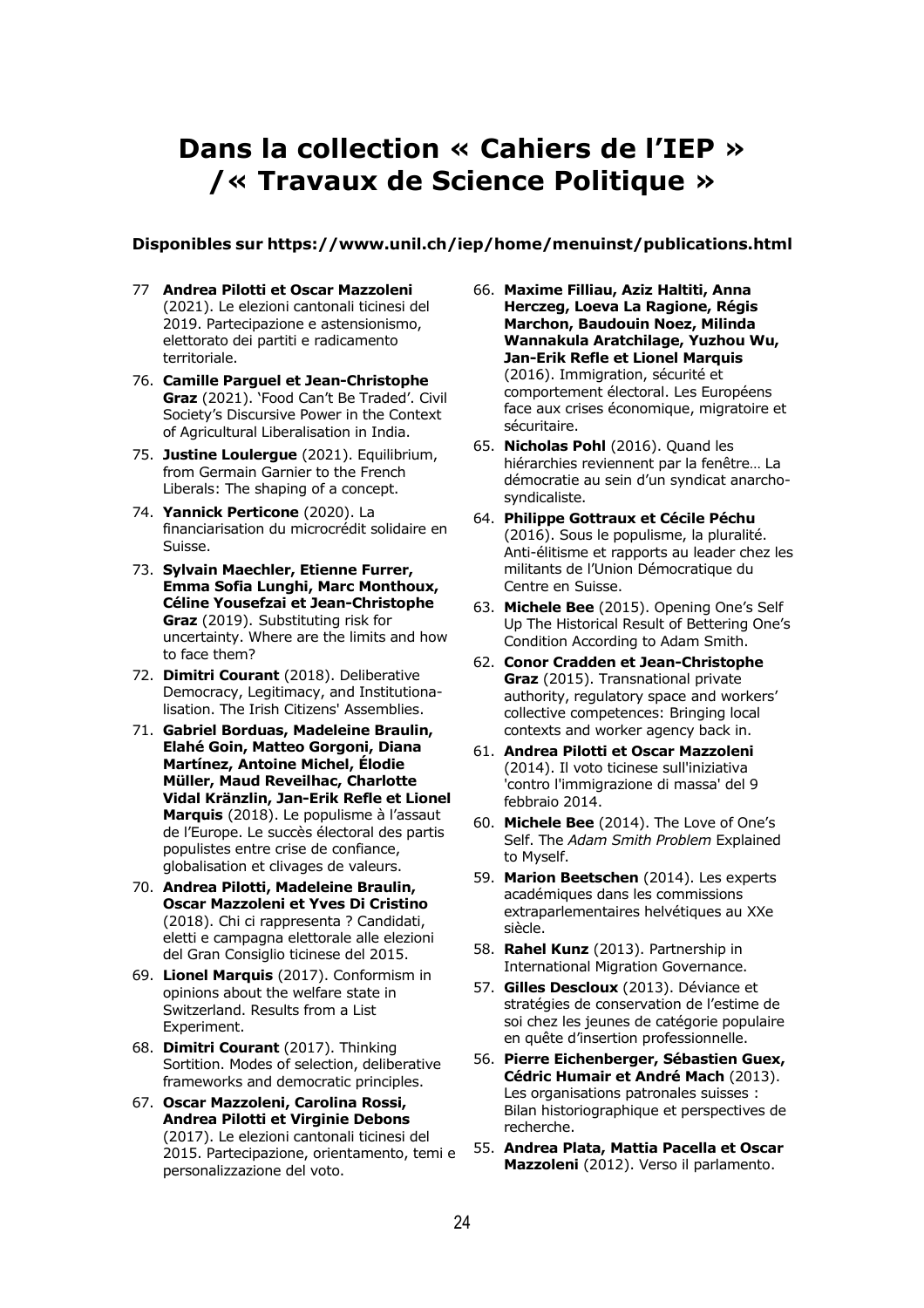Candidati, partiti e campagna elettorale nelle elezioni cantonali ticinesi del 2011.

- 54. **Jean-Christophe Graz et Patrick Csikos** (2012). Satellizing Galileo? Non-state authority and interoperability standards in the European Global Navigation Satellite System.
- 53. **Claire Dupuy et Julie Pollard** (2012). Retour sur une source écrite centrale pour l'analyse des politiques publiques.
- 52. **Jean-Marie Chenou** (2012). Élitisme dans la politique mondiale. Le rôle des acteurs transnationaux dans les nouvelles formes de gouvernance.
- 51. **Oscar Mazzoleni, Mattia Pacella et Andrea Plata** (2011). Le elezioni cantonali ticinesi del 2011. Partecipazione e orientamento di voto fra lealtà, defezione, protesta.
- 50. **Olivier Fillieule** (2011). Disengagement process from radical organizations. What is so different when it comes to exclusive groups?
- 49. **Olivier Fillieule et Philippe Blanchard** (2011). Fighting Together. Assessing Continuity and Change in Social Movement Organizations Through the Study of Constituencies' Heterogeneity.
- 48. **Jean-Christophe Graz et Eva Hartmann** (2010). Global regulation of the knowledge-based economy: The rise of standards in educational services.
- 47. **Jean-Christophe Graz et Nafy Niang** (2010). Standards and services offshoring in India: Moving beyond industry and institutional specificities.
- 46. **Maude Gex** (2010). Le divin profané par Da Vine ? La Contestation du brevet sur l'ayahuasca et les débats autour de la biopiraterie.
- 45. **Mattia Pacella** (2010). Qui gouverne le Tessin ? Les Elites politiques cantonales tessinoises : l'évolution du profil sociologique des Conseillers d'Etat de 1905 à nos jours.
- 44. **Aline Mugny** (2010). Analyse du processus de réétatisation du secteur des eaux urbaines dans l'aire métropolitaine du Buenos Aires (1993-2009).
- 43. **Nicolas Rieder** (2009). La diffusion scientifique dans les Expositions universelles. Les sciences anthropologiques à l'Exposition universelle de Paris en 1889 et à la World's Columbian Exposition de Chicago en 1893.
- 42. **Philip Balsiger, Yassin Boughaba et Gwendoline Véniat** (2009). Conflit du travail et investissements militants. Les

grèves des employés.es de Swissmetal à Reconvilier (2004-2006).

- 41. **Dietmar Braun** (2009). Federalism in South Africa – Can it work?
- 40. **Romain Bertrand** (2009). Habermas au Bengale, ou comment "provincialiser l'Europe" avec Dipesh Chakrabarty.
- 39. **Oscar Mazzoleni et Hervé Rayner** (2008). Une coalition gouvernementale durable. Emergence, institutionnalisation et crise de la «formule magique» en Suisse (1959-2003).
- 38. **Andrin Hauri** (2008). Les conséquences de la barrière de séparation entre Israël et la Cisjordanie à court et à long terme. Les perspectives pour la fondation d'un État palestinien.
- 37. **André Mach et Andrea Pilotti** (2008). Professionnalisation et changements de profils des parlementaires suisses au cours de la période récente (1980-2000)
- 36. **Olivier Fillieule** (2008). Travail militant, action collective et rapports de genre.
- 35. **Olivier Fillieule et Philippe Blanchard** (2008). INdividual SUrvey in RAllies (INSURA). A New Tool for Exploring Transnational Activism.
- 34. **Johann Dupuis** (2008). Analyse politique des conditions de succès et d'échec des marchés de droits d'émissions.
- 33. **Dietmar Braun et Björn Uhlmann** (2007). Ideas and Power in Swiss Health Care Party Politics.
- 32. **Fabrizio Gilardi, Katharina Füglister et Stéphane Luyet** (2007). Learning from Others: The Diffusion of Hospital Financing Reforms in OECD Countries.
- 31. **Natalia Gerodetti** (2007). Enduring Legacies – Intersecting Discourses in the Context of Eugenics.
- 30. **Véronique Mottier** (2007). Meaning, Identity, Power : Metaphors and Discourse Analysis.
- 29. **Olivier Fillieule** (2007). On n'y voit rien ! Le recours aux sources de presse pour l'analyse des mobilisations protestataires.
- 28. **Kathrin Daepp** (2006). La re-régulation sélective de la finance internationale : l'initiative sur les pays ou territoires noncoopératifs du GAFI.
- 27. **Martino Maggetti** (2006). Assessing the De Facto Independence of Regulatory Agencies. The Case of the Swiss Federal Banking Commission in the 1990?
- 26. **Dietmar Braun** (2006). Modernising Federalism. Towards Convergence in the Organisation of Intergovernmental Relations?